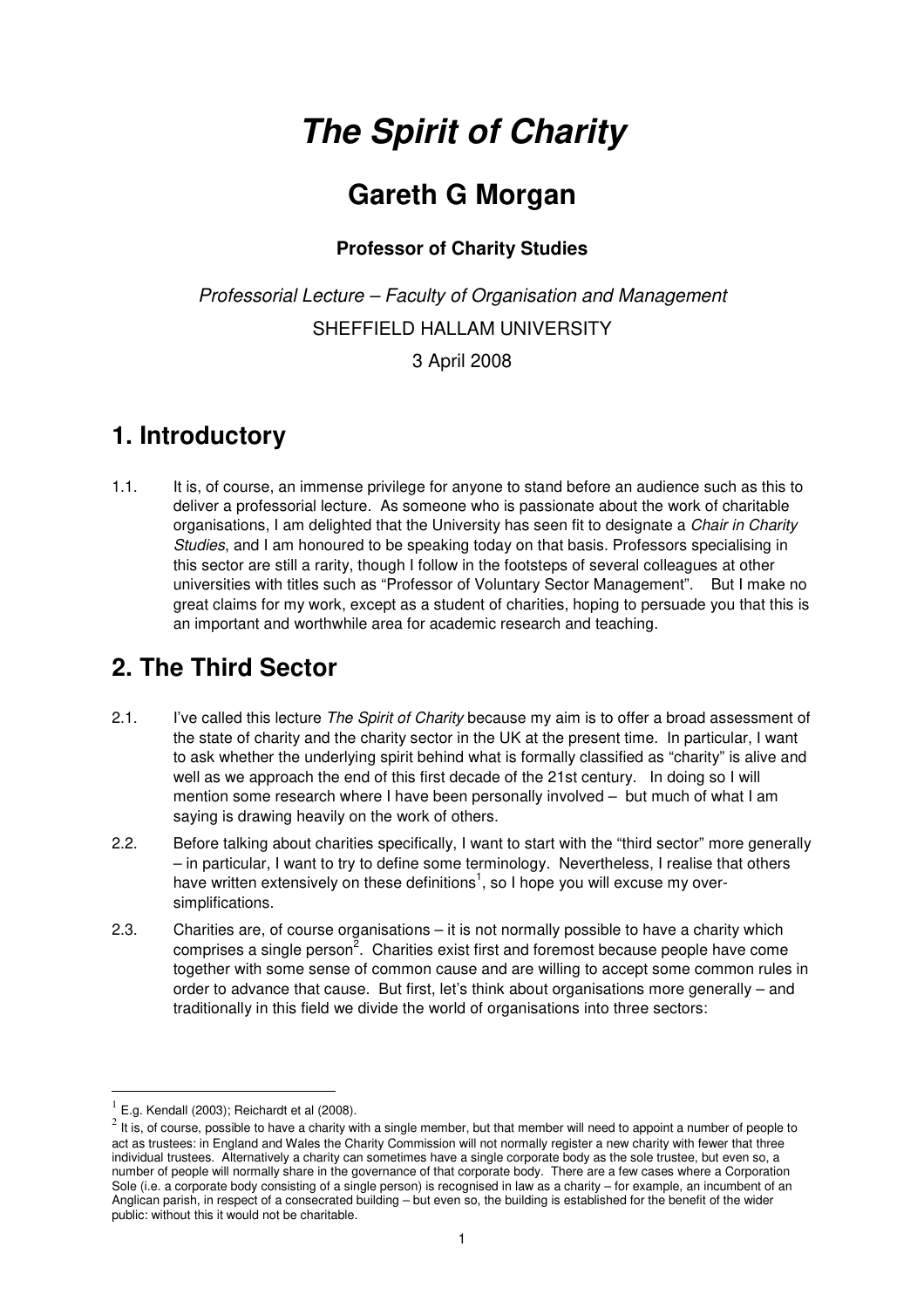- First, are those organisations established primarily to generate private profit what is often called the "commercial sector"<sup>3</sup>. This sector ranges from the largest publiclylisted companies to the smallest owner-managed businesses. I stress that when I refer to "profit" I do not imply that this is in any way wrong – on the contrary, over the centuries very substantial amounts of charitable funds have arisen from the philanthropy of those who have created wealth in business. Nor do I suggest that profit is the sole motive – many commercial organisations have excellent standards of social responsibility. I acknowledge, too, that many in this sector are far from wealthy – indeed, self-employed people struggling to make ends meet may well be candidates for charitable help.
- But, as early human communities grew, the need for systems of law emerged, establishing common forces to defend the community – and gradually other services too – with systems of taxation to support them. This required organisations of governments and public service provision – the "public sector" as we call it today. Public sector organisations cannot make a private profit – any surplus is retained for ongoing public purposes – so we normally describe them as "not-for-profit" organisations. But such not-for-profit organisations which are part of the state are very different from third sector bodies.
- So my definition of the "third sector" is very simple I simply say that it comprises all organisations which are established on the dual basis of being non-profit-distributing, and which are not part of the state. Third sector organisations are essentially private organisations in that there is nothing to compel people support them or to take part in their activities.
- 2.4. Of course, this leaves plenty of borderline cases where we could argue where an organisation fits – universities are themselves a classic grey area, in that they are charities with their own boards of governors, yet subject to a great deal of state control (for example, in their degree-awarding powers)<sup>4</sup>. On balance, I believe universities are part of the third sector, given that they can appeal for charitable gifts in the same way as other charities and given that tertiary education is not (as yet!) imposed on everyone – but I know others disagree.
- 2.5. However, if you want a more inclusive definition of the third sector, I am fairly content with the key sentence in the Government's own definition: *Organisations in the third sector share the common characteristics of being non-governmental organisations which are value-driven and which principally reinvest their surpluses to further social, environmental or cultural objectives.*<sup>5</sup>
- 2.6. In a moment I will look at the distinction within the third sector between charitable and noncharitable organisations, but first I want briefly to say something about *social enterprise,* which plays an increasingly important role in the third sector. I have seen occasional references to the third sector as comprising "charities and social enterprises" as though these are two distinct forms of organisation – and this overlooks the many third sector organisations which do not fit either of these categories. Social enterprise is *not* in my view a type of organisation – it is a type of *activity*, where a trading venture is undertaken primarily with a social aim: such as running a community bus, or providing employment for people with special needs. Social enterprise activities can be undertaken by organisations in *any* of the three sectors.
	- Some social enterprises have shareholders or other investors who take a share of the profits – so even though the organisation's main aim is social rather than profitmaking. So, on the three sector model I would class them as being part of the first

 $^3$  This is seen as the "first sector" as it was arguably the first form of organisation when early humans developed systems of farming and started to trade with one another. 4

Some people would also raise the fact that most universities still receive substantial amounts of funding from the state – but many small charities are funded mainly by public sector grants and contracts, so I do not see this as a barrier.

 $5<sup>5</sup>$  Cabinet Office (2007).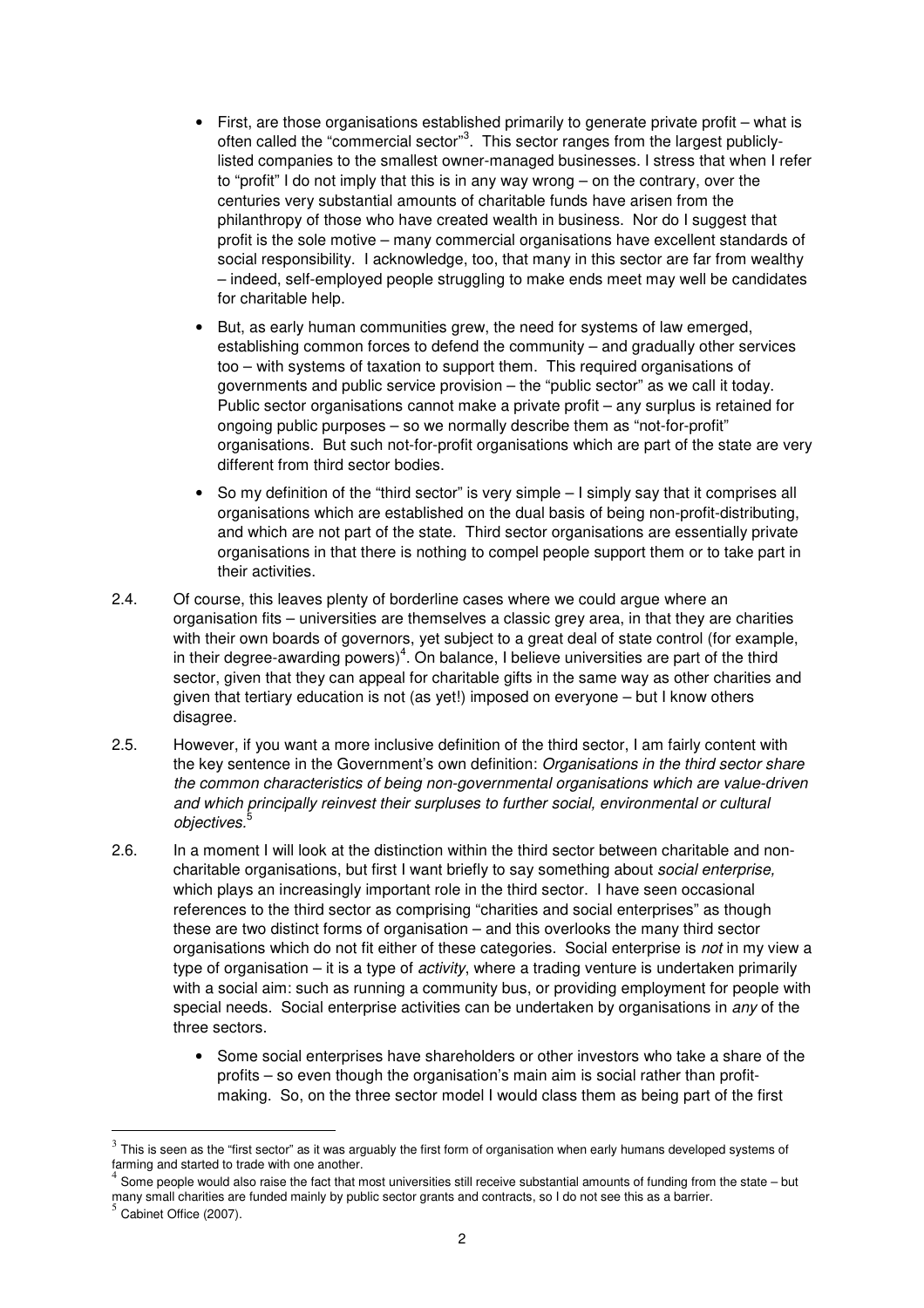sector. Social enterprises in this category for me include those Community Interest Companies (CIC) which allow a return to shareholders<sup>6</sup> – and, personally, I would also include subsidiary companies owned by charities to undertake non-charitable trading<sup>7</sup>.

- Secondly, some activities undertaken by the public sector where fees and charges account for most of the income – for example a local authority-run sports centre – would also, in my view, count as a form of social enterprise.
- Then there are the many third sector organisations running social enterprises. This includes those organisations structured specifically as not-for-profit social enterprises, using structures like the CIC but with a provision that all profits must be retained for the future development of the work. However, it also includes many trading activities undertaken directly by charities themselves (as opposed to by subsidiary companies). Occasionally one hears comments like: "We started as a charity but nowadays we are more of a social enterprise" – but this is missing the point. It's not an either/or. A social enterprise activity run directly by a charity within the framework of charity law is *still a charity* – but it is *very different* from a non-charitable social enterprise possibly governed by paid directors, and perhaps paying a significant return to investors.
- 2.7. So, I am not planning to say anything more today specifically on the term "social enterprise" – but as I talk further about "charities" please remember that I am consciously including many social enterprise activities undertaken by organisations with charitable status.
- 2.8. So, within the third sector, I now want to focus on what makes an organisation a charity.

### **3. The Origins of 'Charity'**

- 3.1. The English term "charity" derives from the Latin word "caritas"<sup>8</sup> which was used by St Jerome, in the Vulgate (the Latin Bible) to translate the Greek word "αγαπη" (which nowadays is more usually translated as "love"). In fact, of the four Greek words used for love, αγαπη is the most profound: it refers the absolute willingness to give everything for the sake of another. St Paul, in a letter to the church at Corinth $9-$  after talking about all the ephemeral aspects of life which fall away – famously wrote "These three remain: faith, hope and love. But the greatest of these is love"<sup>10</sup>. However, for centuries, many people were more familiar with the Authorised Version<sup>11</sup>, which, through the influence of the Vulgate<sup>12</sup>, translated Paul's words "πίστις, ελπίς, αγαπη" as "faith, hope, and charity". That was the basis on which the word "charity" found its way into the English legal system.<sup>13</sup>.
- 3.2. So "charity" has been seen from the earliest days of Christianity as one of the central tenets of the Christian faith. It encompasses a central obligation to put others first – even, where that means significant self-sacrifice – but it certainly wasn't a new idea. Many of the Old Testament prophets had spoken of the need to abandon unjust ways and put others first –

 $\overline{a}$ 

 $10$  Bible - 1 Corinthians 13:13 (NIV translation).

 $12$  The traditional translation of the Bible into Latin,

<sup>&</sup>lt;sup>6</sup> The new legal structure of the *Community Interest Company* (CIC) is specifically designed for social enterprises. CICs were established by the Companies (Audit, Investigations and Community Enterprise) Act 2004 and the first CICs were registered from July 2005. Although the *majority* of any profit made by a CIC must be retained in the organisation, the Act permits CICs to be established where up to 35% of their profits could be distributed.<br>7

Although these are *owned* by charities, and normally transfer all their profits back to the charity, they are legally separate entities, established to make a profit. So (although this is not a popular view) I believe we must therefore regard charities' trading subsidiary companies as part of the first sector – the commercial sector. Charity trustees who fail to observe the proper distinctions between a charity and its non-charitable subsidiary can easily find themselves subject to a Charity Commission inquiry.

<sup>8</sup> Collins English Dictionary, 2nd edn 1986.

 $9$  Written around the year 54AD – dating by Barclay, J in Barton & Muddiman (eds) (2000, p1109).

 $11$  Also known as the King James Version (1611), though much of the content drew on the Tyndale translation (1526).

 $13$  Although the text I have quoted is the most famous use, the word "charity" is actually used some 26 times in the AV translation of the New Testament – Young, Robert (undated, 19C) *Analytical Concordance to the Holy Bible* (7th edn revised by Stevenson, WB).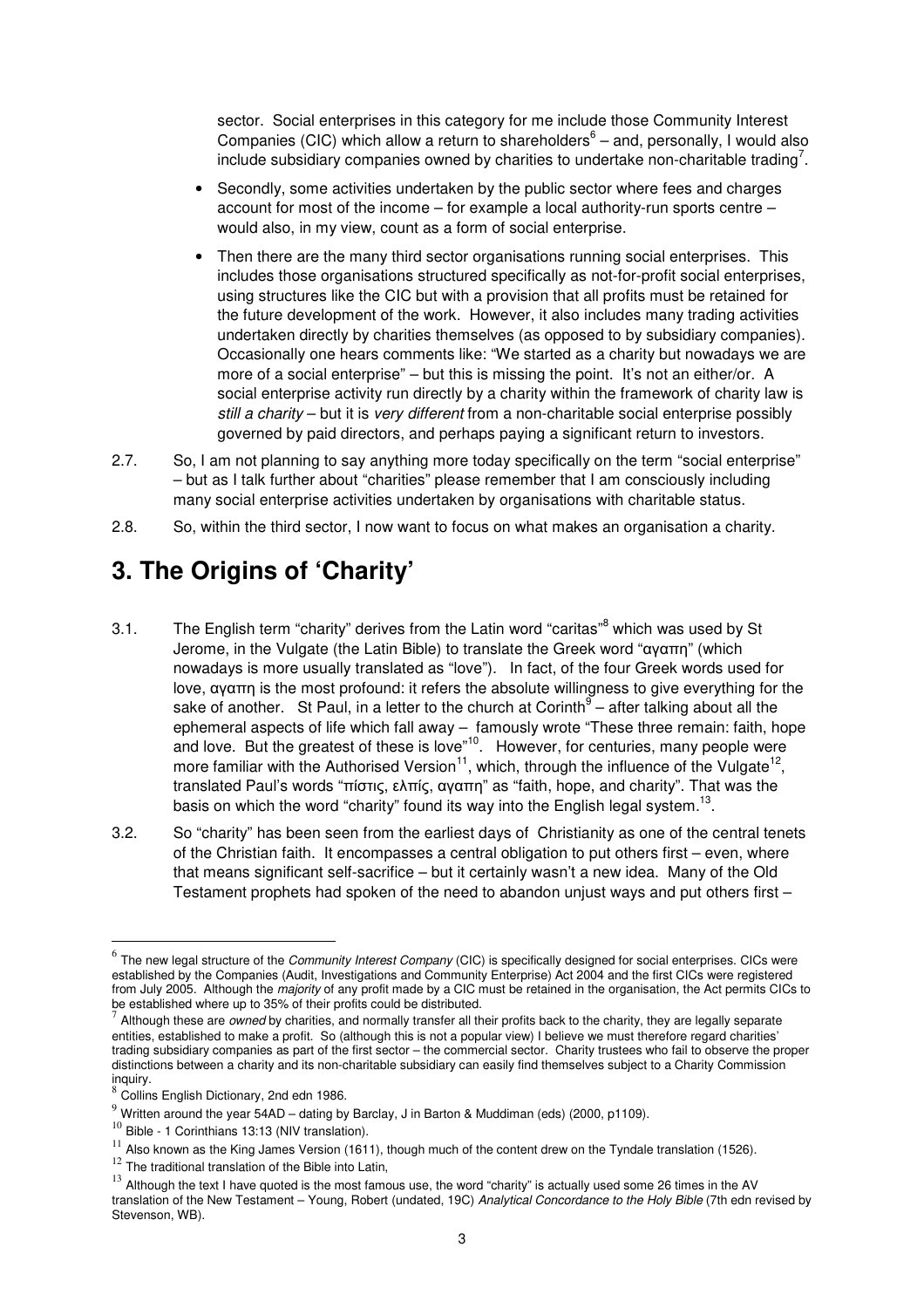for example, Micah<sup>14</sup>, famously answered the question "What does the Lord require of you?" in the simple answer: "To act justly and to love mercy and to walk humbly with your God"<sup>15</sup>. Even before that, the law of Moses had one particular command "You shall love your neighbour as yourself<sup>"16</sup> was subsequently seen as summing up the entire law in terms of human behaviour. The love of one's neighbour is the basis of nearly all activity which has been traditionally described as charity.

- 3.3. But there is a difference between "charity" as a mode of human behaviour, and "charity" in an organised sense under which people act together for charitable purposes. In many case this requires a system of financial giving – and responsible people (trustees as we now call then) who will administer this giving and ensure it is spent on the relevant purposes. On this basis acts of charity can take place even when the donor and beneficiary are thousands of miles apart, or may not even be alive at the same time.
- 3.4. The law of Moses prescribed a formal system of tithes, under which the people of Israel were commanded to set aside 10% of all their produce to be given as an "offering to the Lord"<sup>17</sup> for use (at least in part) for the support of the poor and needy – this is arguably one of the earliest formal systems of charitable giving. Many Christians and Jewish people continue to follow this principle that 10% of one's income is given to charity. The concept of Zakat, under which Muslims set aside 2.5% of their wealth each year for needy causes<sup>18</sup>, stands in the same moral tradition. However, clearly many people give to charity for reasons completely unconnected to religion<sup>19</sup>. Charitable giving is an important theme for research and I will say a bit more about it in due course.
- 3.5. In England, the principle of "charity" was thus firmly embedded from the middle of the first millennium AD, as Christianity took hold. But it was some time before we needed a system of charity law. As the leading charity law academic, Peter Luxton, comments, "No legal machinery is needed to enable a donor to put alms into the hands of a beggar or for a Good Samaritan to come to the aid of an injured traveller."<sup>20</sup> "Charity" in that sense, does not require any organisational system.
- 3.6. However, once someone wishes to extend their charitable giving beyond direct help to a specific individual into helping a wider group of people<sup>21</sup>, not all of whom may be known to the donor, the trustees of such gifts are under more than just a moral obligation to carry out the donor's wishes. Indeed charitable gifts often arise from legacies when, by definition, the donor has no direct control on their use. So we need a mechanism to be confident that charitable gifts will be used for the purposes intended $^{22}$ .
- 3.7. This is not a recent problem. One of the earliest disputes around a charitable gift is reported the Venerable Bede from around the year 650. King Oswin had given Bishop Aidan a top quality horse to assist him on his missionary travels around the North of England spreading the Christian faith<sup>23</sup>. But soon, Aidan meets a beggar asking for alms, and Aidan has no cash so he gives the beggar this A-grade royal horse with all its accessories! King Oswin gets to hear about it and is not pleased – "If you wanted to give horses to the poor," he says, "we have plenty of ordinary horses which would be good enough". In terms of charity law, as it developed 1000 years later, Aidan was effectively the trustee of a horse given for the charitable purpose of *the advancement of religion* but he redirected it for the charitable

<sup>&</sup>lt;sup>14</sup> Dating by Williamson, H G M in Barton & Muddiman (eds) (2000, p595).

<sup>15</sup> Bible – Micah 6:8 (NIV translation). Dated around 700BC.

<sup>&</sup>lt;sup>16</sup> Bible – Leviticus 19.18 (NRSV translation). Although the book of Leviticus only reached its final form around the middle of the first millennium BC, it is widely accepted by scholars that key precepts such as this are much earlier in origin – e.g. Grabbe, L L in Barton & Muddiman (eds) (2000, p91). Hebrew text: יְאֲהַבְּתֵ לְרָעֲךָ כָּמוֹךָ

 $^{17}$  E.g. Numbers ch 18.

<sup>&</sup>lt;sup>18</sup> Islamic Relief (2008). The zakat obligation does not arise until someone's disposable wealth as held for at least a year reaches the value of 3oz of gold (approx £1000). There are also other charitable obligations in Islam, in addition to zakat.<br><sup>19</sup> See, for example, Todd & Lawson (1999); Sargeant et al (2004).

 $^{20}$  Luxton (2001, p3) – quotation abbreviated..

 $^{21}$  Luxton (2001, p4).

<sup>22</sup> See, for example, Bucheit & Parsons (2006)

 $23$  Bede (731, Book III Ch 14).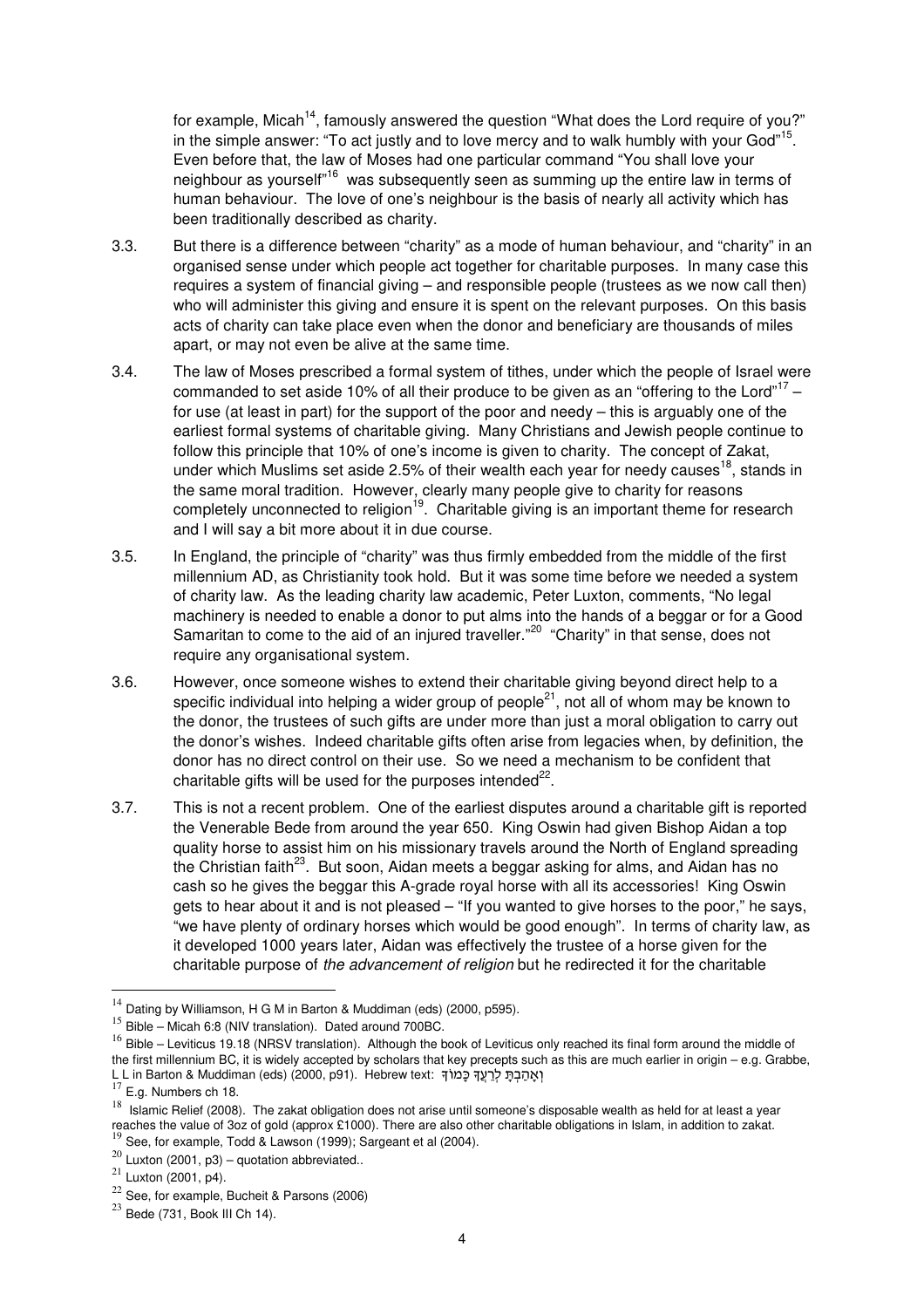purpose of *the relief of poverty*. Although both purposes are charitable, he had committed a breach of trust. Fortunately, King Oswin thought things over: he told Aidan, that he would not enquire how Aidan used any future gifts from the King's bounty. In other words, Oswin declared that Aidan could treat any further charitable gifts from him as *unrestricted donations*  - to use the modern language of the Charities SORP<sup>24</sup>.

- 3.8. Of course, over the years, various more elaborate systems of charity were established under Church auspices<sup>25</sup> and more generally as the law of trust developed. Many charitable trusts were established long before the State established a system of charity law – in fact the oldest active charity on the Charity Commission register was established in the year 597!
- 3.9. But gradually it became clear that trust law alone was not sufficient to protect charitable gifts as it required legal action by beneficiaries. And, as gifts came to be made for more secular purposes, it was no longer appropriate to see the Church as the protector of charity.
- 3.10. So, the regulation and definition of charities as institutions, effectively began from the famous Statute of Charitable Uses Act of  $1601^{26}$ . The body of the Act has long been repealed, but the preamble to the 1601 Act has remained, interpreted by the Courts and Charity Commission<sup>27</sup> – right up to this week – in assessing what is and what is not to be regarded as charitable<sup>28</sup>.
- 3.11. From the outset, one of the key planks of charity law has been the principle of voluntary trusteeship – that is, that those who are entrusted with charitable funds should apply them to advance the charity's objects without seeking personal benefit and charity trustees can only be paid in very exceptional circumstances. The Charities Act 2006 has slightly extended those circumstances<sup>29</sup>, but the principle remains. It is estimated today that over a million people in the UK are charity trustees<sup>30</sup>. I believe this willingness by such large numbers of people to take on considerable responsibility as trustees or board members of charities, with no payment other than reimbursement of expenses, is a very positive sign for the *spirit of charity*.
- 3.12. I do not have time today to trace the developments of charity law over the last four centuries, so I propose now to leap directly to the present day. But the timing of this lecture is particularly fortuitous, because this week we are marking a monumental change. As from two days ago, on 1 April 2008, a new definition of "charity" has come into effect, replacing the 400 year tradition from 1601.
- 3.13. To be a charity, an organisation has to meet two tests: charitable purposes and public benefit. Those tests remain<sup>31</sup>, but are now defined in completely new ways. The new charitable purposes are as shown here.

<sup>24</sup> *Accounting and Reporting by Charities: Statement of Recommended Practice* (Charity Commission 2005).

<sup>&</sup>lt;sup>25</sup> Indeed during medieval times wealthy donors were encouraged to be generous to the Church in the hope of entering the

kingdom of heaven (Luxton 2001, p6).<br><sup>26</sup> Strictly speaking it began four years earlier with a 1597 Act which was re-enacted in 1601 (Luxton 2001, p6).

<sup>27</sup> Especially the important case of *Commissioners for the Special Purposes of the Income Tax v Pemsel* [1891] AC 531 – which led to the famous judgement of Lord Macnaghten defining the four heads of charity as currently understood (prior to the Charities Act 2006) i.e.: the relief of poverty, the advancement of education, the advancement of religion; and other purposes beneficial to the community (Luxton 2001, p112).<br><sup>28</sup> Strictly speaking, the Charities Act 2006 does not actually remove the former criteria given that new head (m) in s2 (see box

below) includes any purposes which were charitable under existing charity law prior to the 2006 Act.

 $^{29}$  The provisions of the 2006 Act allowing fees to trustees for specific services (outside their normal duties as trustees) took effect from 18 March 2008. Four tests have to be met before such payments can be made.<br><sup>30</sup> Charity Commission figures 2006.

 $31$  Under sections 2 and 3 of the Charities Act 2006 – which took effect from 1 April 2008.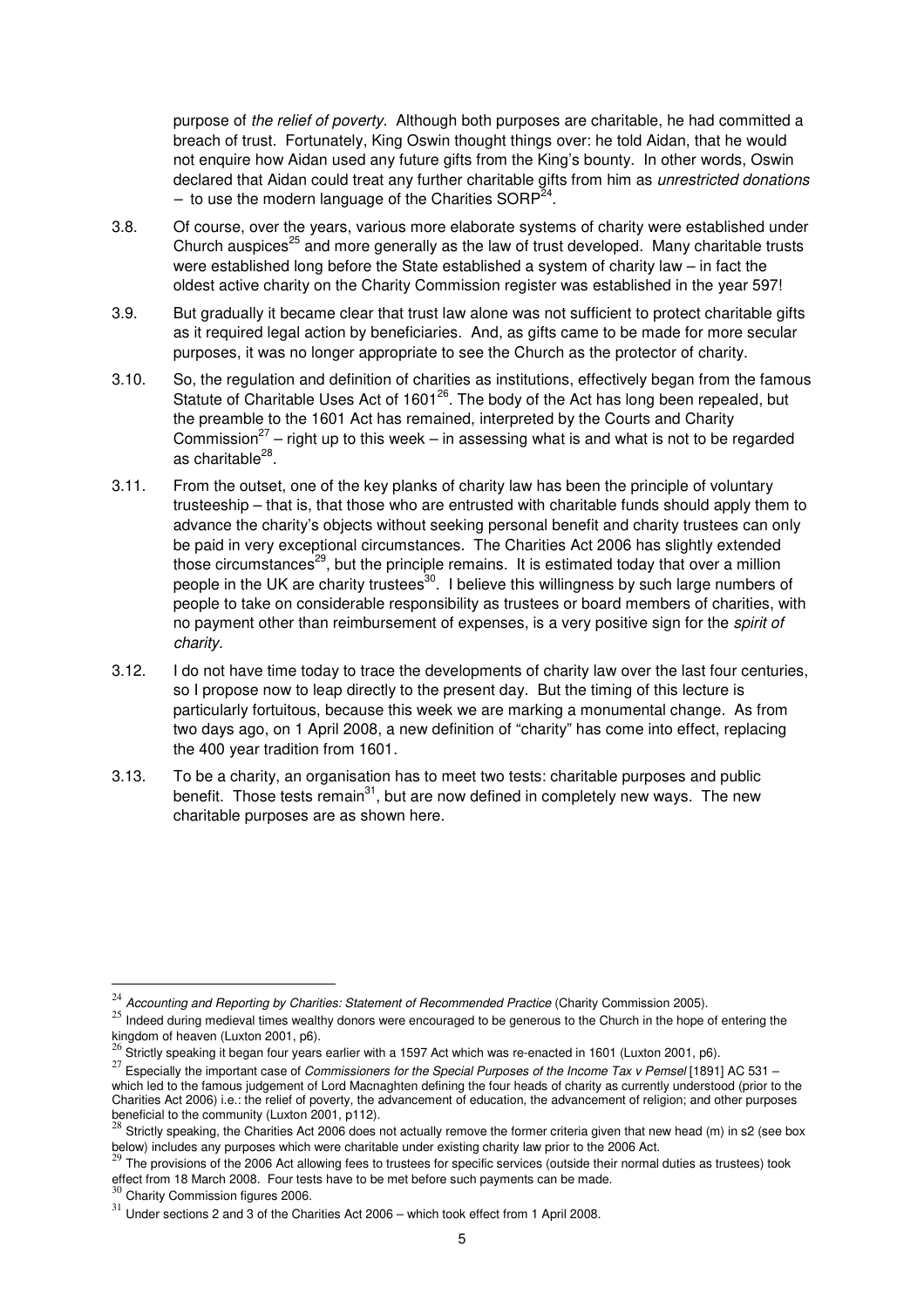#### **New Heads of Charity in section 2 of Charities Act 2006**

*(Slightly Paraphrased)* 

- **(a) The prevention and relief of poverty**
- **(b) The advancement of education**
- **(c) The advancement of religion**
- **(d) The advancement of health or the saving of lives**
- **(e) The advancement of citizenship or community development** (including rural or urban regeneration, and the promotion of civic responsibility, volunteering, the voluntary sector or the effectiveness or efficiency of charities)
- **(f) The advancement of arts, heritage, culture or science**
- **(g) The advancement of amateur sport**
- **(h) The advancement of human rights, conflict resolution or reconciliation or promotion of religious or racial harmony or equality or diversity**
- **(i) The advancement of environmental protection or improvement**
- **(j) The relief of those in need by reason of youth, age, ill-health, disability, financial hardship or other disadvantage**
- **(k) The advancement of animal welfare**
- **(l) The promotion of the efficiency of the armed forces of the Crown or the emergency services**
- **(m) Any other purpose which may reasonably be regarded as analogous to above including existing charity law.**
- 3.14. This represents a big increase from four heads of charity previously, to thirteen now in fact more than that if you include the sub-headings – but it doesn't necessarily represent a huge change, because most of the new heads have been accepted for some time by the Charity Commission under the original fourth head of "other purposes beneficial to the community". But I do believe that this new definition is important for the *spirit of charity*. The fact that a 400-year-old definition has been brought up to date with effect from 2008 is, I would argue, a sign that the concept of charity remains alive and important and relevant.
- 3.15. But many types of activity which have, until recently struggled to get charitable recognition are now included directly on the face of the Charities Act, and I believe this is incredibly important – particularly in areas such as sport<sup>32</sup>, environment, and community development.
- 3.16. However, this extension of the heads of charity is coupled with a tighter understanding of "public benefit". Until now, most charities<sup>33</sup> were presumed to operate for the benefit of the public unless proven otherwise. That has now changed<sup>34</sup> and *all* charities will now have to be explicit about how the public benefits from their work – in fact from this financial year (2008/09) charity annual reports will have to say how the charity's work has benefited the public<sup>35</sup>.

 $32$  In the past, sports organisation could usually only achieve charitable status if they could persuade the Charity Commission that their objects were essentially about health or education or provision of recreational facilities – but there were quite a few hurdles. The fact that "the advancement of amateur sport" is now directly listed as one of the new heads of charity means that, within the third sector as a whole, we may soon se see a big increase in the number of sports organisations recognised as charities.An intermediate status of *Community Amateur Sports Club* (CASC) was introduced by the Finance Act 2002 s58 which allows certain sports organisations to access some of the tax benefits of charities. Currently 4685 organisations are currently registered as CASCs (HMRC 2008). But the full status of "amateur sport" as a charitable purpose under the 2006 Act

offers much more than CASC status.<br><sup>33</sup> Those established under the three main original heads – poverty, religion and education.

<sup>&</sup>lt;sup>34</sup> Under s3 of the Charities Act 2006.

 $35$  Charities (Accounts and Reports) Regulations 2008 (SI 2008/629) Reg 40(2)(b).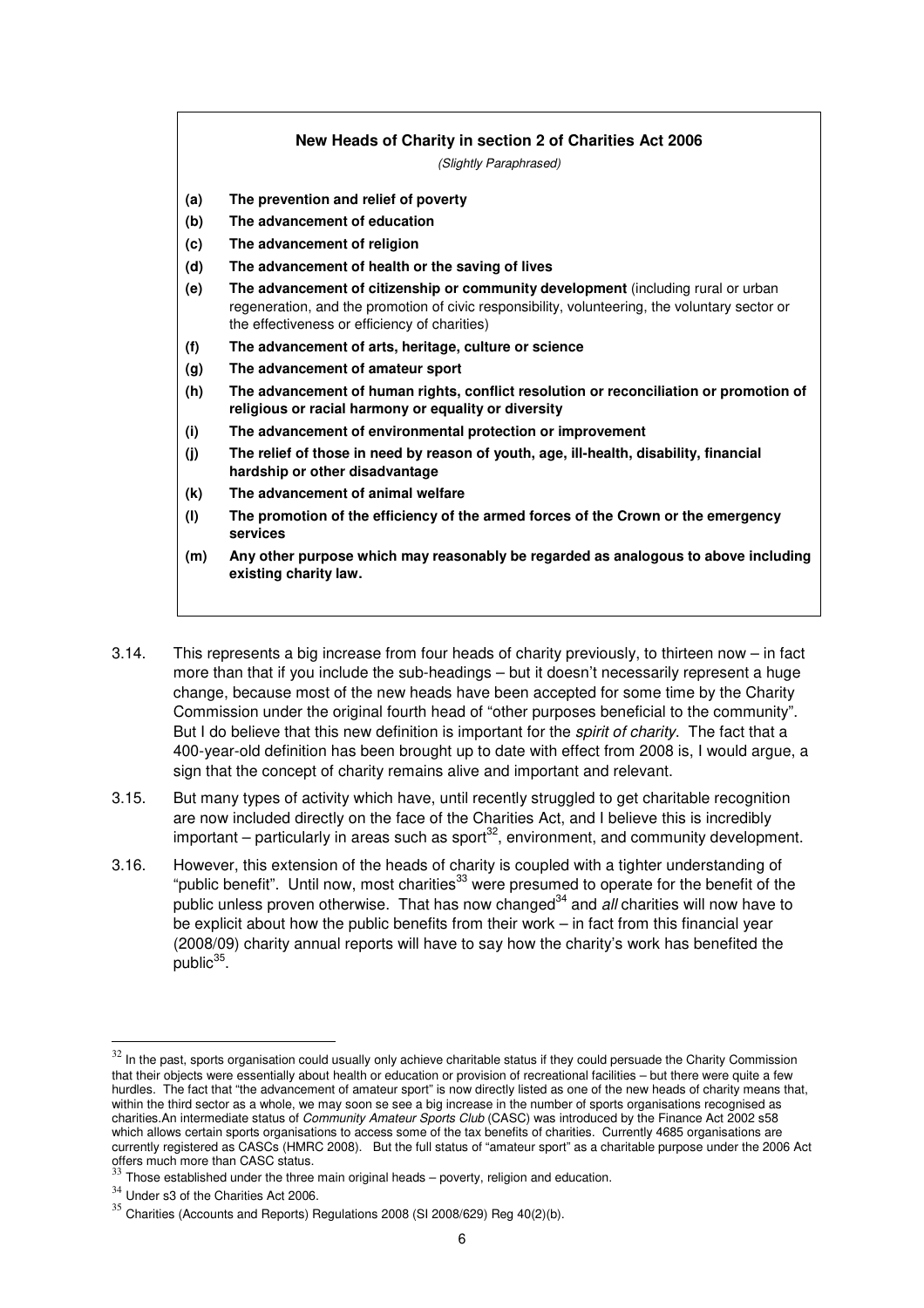- 3.17. This new requirement prompted the largest amount of Parliamentary debate on the Charities Bill (which is now the Charities Act 2006)<sup>36</sup>. In the end, the public benefit requirement in the Act is worded in very vague terms and the Charity Commission has had to steer its way through a minefield in drafting the all-important guidance<sup>37</sup> which trustees must consider.
- 3.18. But personally, I believe the outcome of this is also good for the *spirit of charity*: I argue<sup>38</sup> that the new emphasis on public benefit will have a positive value in getting charity trustees discussing the ultimate beneficiaries of their work – rather than focusing on the means to the end.<sup>39</sup> So, I do not believe well run charities which focus on their objects have anything to fear from the public benefit requirement.<sup>40</sup>
- 3.19. So, the key issue in all this, is that the definition of which organisations are and are not charities is determined by these two simple tests: an organisation is a charity if:
	- it established for exclusively charitable purposes (within the 13 heads of charity); *and*
	- those purposes are carried out for the benefit of the public.
- 3.20. If those two tests are satisfied, then the organisation *is* a charity. If one (or both) of them is not satisfied, then it *is not* a charity. The Charities Act 2006 has made big changes to the detail of those two tests, but it has not changed the tests themselves. An organisation does not become a charity by being registered with the Charity Commission: the Commission's role in registering charities is simply to assess these tests and rule on whether or not an organisation meets them.<sup>41</sup>
- 3.21. I would also stress that charitable status does not mean a certain structure. People wanting to set up charities often think there is a standard package for this purpose, but in fact, many different types of organisations can be charities – trusts, associations, non-profit companies, and others, if they meet the twin tests of charitable objects and public benefit. Nevertheless, later this year we should see the implementation of a new legal structure under the Charities Act 2006 – the "Charitable Incorporated Organisation". I believe the CIO form will bring many benefits<sup>42</sup> – and the fact that Parliament has agreed to establish a complete new legal structure for charities is another sign that the *spirit of charity* is moving forward. But a new structure does not mean a change in the nature of charity itself: everything I say about charities includes organisations with a wide range of legal forms.

<sup>&</sup>lt;sup>36</sup> At the one end, many MPs felt that the legislation was far too lax in not clamping down on organisations with charitable status where only a small part of the public would ever be able to benefit from the work due to the high fees charged: the targets here were charitable independent schools and fee-charging private hospitals. At the other end, many other groups, especially religious charities, seemed to think that changes in the law were out to get them – partly fuelled in my view by illinformed religious journalism.

<sup>&</sup>lt;sup>37</sup> Charity Commission (2008b).

 $38$  See Morgan (2007a and 2007b).

<sup>39</sup> To take the religious charities, for example, it is all to easy to focus on the maintenance of a church building when the formal object of the charity might be "the advancement of the Christian faith". In such cases, the provision of a building for public worship is an important *means* by which public benefit is provided, but a building can never be a *beneficiary* – the beneficiaries are the public at large who have the opportunity to experience Christian worship, or to benefit from Christian service in the community. Even in the case of a heritage charity established to conserve a particular building, the public benefit requirement means trustees will need to consider how the that conservation work will benefit the public at large, rather than focusing purely on the building itself. Likewise, those professional bodies with charitable status will need to focus more on the wider public whose interests they seek to support, and will need to remember that the work they do with their own members is only a means to that wider aim.

Some charities will need to work harder to ensure that people on a wide range of incomes can benefit from their work, but I do not think that is a bad thing. I think that in practice, the charities most likely to fail the public benefit test are not the independent schools, but those charities which have become completely inward looking, who offer no benefits except to their

own members, and who have erected all sorts of barriers to newcomers who may wish to become members.<br><sup>41</sup> When a new charity is added to the register it does not mean that it has suddenly become a charity: just as passing does not make students more knowledgeable – it is simply evidence that they meet a certain standard! Moreover, there are quite a few organisations which – at present – are recognised as charities without needing to be registered with the Commission: for example most universities and places or worship. (Some of these are *excepted charities* and some are *exempt charities*. However, it should be noted that the Charities Act 2006, when fully in force, will substantial reduce both of these categories.) So, whilst being a registered charity is a very convenient of proving to the outside world that an organisation is indeed charitable, it is by no means the only evidence.

<sup>42</sup> CIOs will be incorporated bodies with limited liability but they are *not* subject to company law – the regulatory framework is entirely within charity law. (In this respect they are completely different from CICs – see note 6 – which *are* a form of company and in any case CICs are *not* permitted to be charities*.*)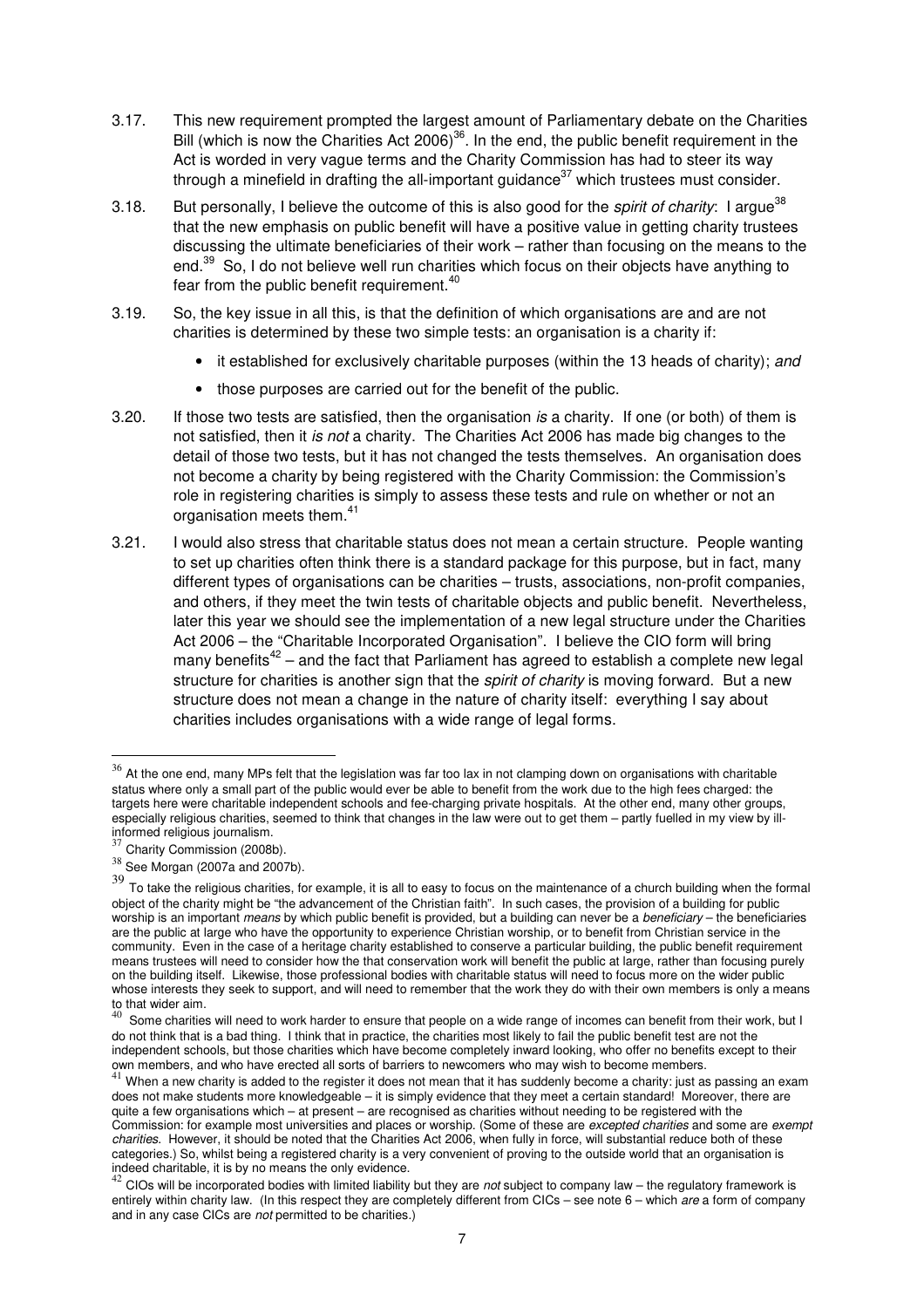#### **4. The Significance of Charitable Status**

- 4.1. So I hope I have now managed to persuade you that charitable status is not a fuzzy concept. Any organisation either is or is not a charity: there is no half-way house.
- 4.2. This is extremely important as we seek to understand the different organisations which make up the third sector. The latest statistics published by NCVO estimate that there are in total around 865,000 third sector (or civil society) organisations in the UK $43$ . Within this the number of *registered charities* is known quite accurately – excluding charities which are subsidiaries of others, there were 169,299 main charities on the Charity Commission register at 31 December 2007<sup>44</sup>. But as I mentioned, there are also many charities which are currently excepted or exempted from registration – no one knows the exact figure, but this could well account for a further 50,000 charities. So adding charities in Scotland and Northern Ireland, there are perhaps 240,000 charities in total, amounting to just over a quarter of organisations which make up the third sector.<sup>45</sup>
- 4.3. So, how important is this? Charitable status receives a great deal of attention from lawyers, and a fair bit from accountants, and of course from studies of charitable giving – but many voluntary sector studies from fields such as social policy or even from my own discipline of management studies mention the charitable status of organisations at best as a footnote, and frequently not at all. It is almost as though people see charitable status as no more than an irrelevant fiscal or regulatory issue, with little bearing on the actual work of a voluntary organisation.
- 4.4. Now it is true that some charitable organisations place a big emphasis on their charitable status and some less so, but I want to argue that in every case it make some very fundamental differences.
- 4.5. The most obvious difference is, of course, that charities get various *benefits under the tax system*. It's a myth that charities don't pay tax – taxes like employer's national insurance and VAT on the majority of purchases are paid by charities in the same way as anyone else. In fact, whereas most businesses are VAT registered and can therefore reclaim VAT on their purchases, a charity funded by grants and donations is not a trading organisation, so it cannot register for VAT<sup>46</sup>. But there are important tax concessions for charities: no income tax or capital gains tax to pay on investments, no VAT on press advertising, no inheritance tax when people leave legacies to charities, and the right to reclaim tax paid on individual donations under gift aid. Charities occupying premises for their charitable work pay no more than 20% of the normal level of business rates, and where charities charge for their services, no tax is paid on the profits provided they are reinvested in the long term work of the organisation<sup>47</sup>. These factors make a very big difference for charities as compared to noncharitable social enterprises.
- 4.6. Then there is the *reputational benefit* of being a charity. Many people will *give* to charity in a way that they would be very reluctant to do with a non-charitable organisation. When we are asked to support an organisation which has a registered charity number (or some other evidence of charitable status) we have a sense of confidence that our contributions will go to a worthwhile cause and not (we expect) into the hands of the people running the organisation. This doesn't just apply to individuals – businesses wanting to work with third

 $43$  Reichardt et al (2008). It must be stressed that this figure is subject to a wide measure of uncertainty as there is no overall register of third sector organisations in the UK. <sup>44</sup> Charity Commission (2008a).

Author's estimates from a range of sources – including Scottish figures from the Office of the Scottish Charity Regulator (www.oscr.org.uk) discounted to allow for charities on the Scottish register which are also registered in England & Wales.<br><sup>46</sup> Charities charging fees (i.e. those involved in trading) can often register for VAT, but are u

VAT partial exemption calculations, and in most cases only a small proportion of input VAT can be reclaimed (i.e. they still have high levels of irrecoverable VAT) – this is partly becaused many services provided by charities are classed as VAT exempt. See Morgan (2008b, chapter 11) for further discussion.

<sup>47</sup> This applies to "primary purpose trading" – i.e. trading where goods or services are supplied directly as part of the charity's objects (as opposed to trading for fundraising purposes).See Morgan (2008b, chapters 4 & 11).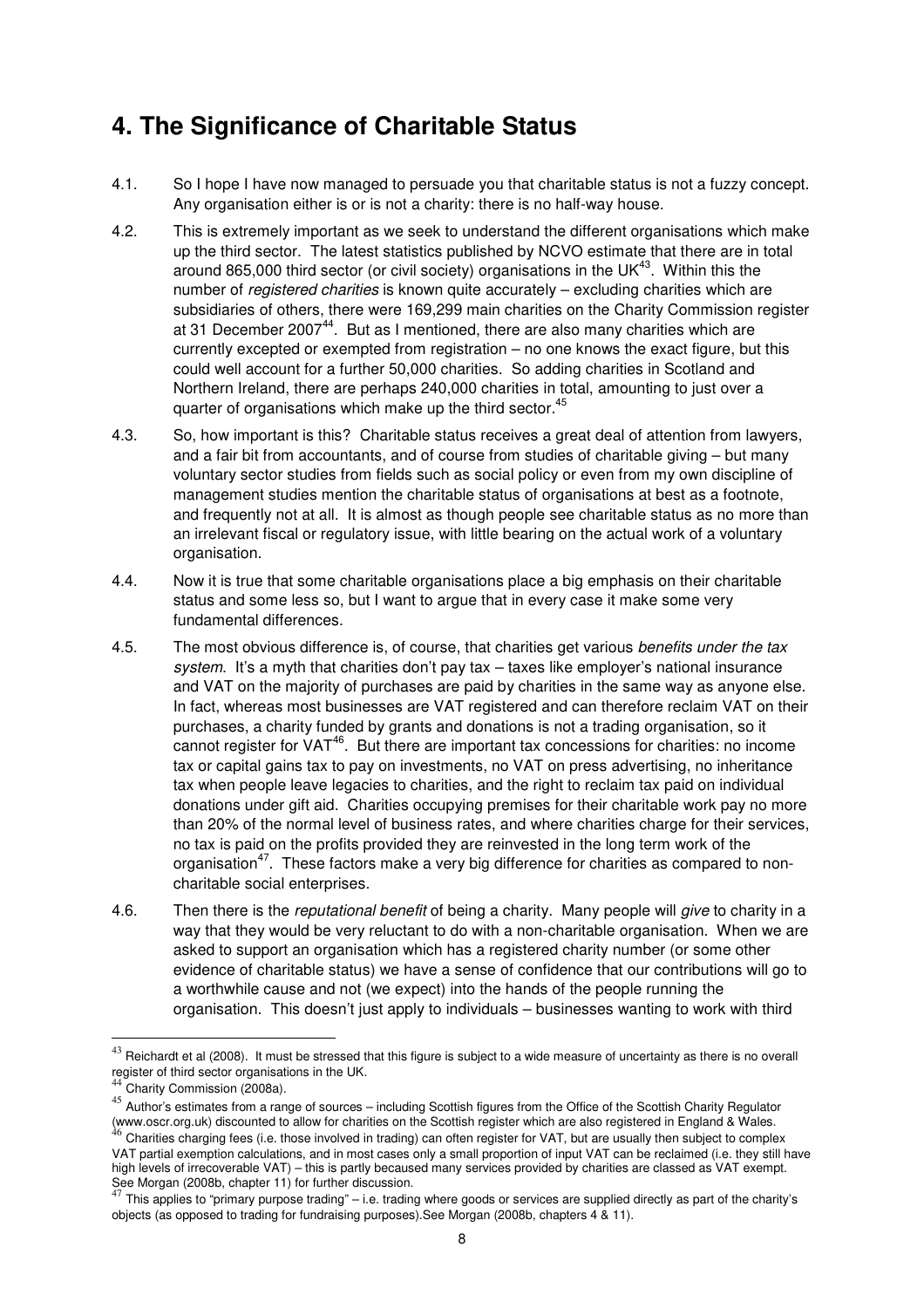sector organisations feel much safer in working with a charity – it is more likely to impress their customers – and there are tax reliefs for business gifts to charity.

- 4.7. Thirdly, and this has been the focus on my own research in recent years, there is nowadays a huge *regulatory benefit* from being a charity. The framework of charity law and the oversight of the Charity Commission rightly gives people a confidence that charities can be trusted. I will say more about this in a moment.
- 4.8. Until recently, charitable status in all these senses has been very much unique to this country, particularly with its emphasis on voluntary trusteeship, and therefore the term "charity" is less widely used in international third sector research<sup>48</sup>. But times are changing, and the English system of charity regulation is starting to be copied elsewhere – not just in the rest of the UK but also overseas. $49$

#### **5. The Funding of Charitable Work**

- 5.1. But I now want to look briefly at the funding of charities. Let's start with the issue of direct gifts by individuals which  $-$  as I mentioned earlier  $-$  lies at the heart of charity.
- 5.2. In the last 15 years or so, charitable giving has become a very important area of research.<sup>50</sup> As a result of the work of researchers CAF and  $NCVO<sup>51</sup>$ , we know that, in an average month, 54% of adults will give something to charity – women are more likely to give than men. Of those who give, the mean monthly amount given is £29 (this comes from combining the figures for many different methods of giving). But this mean is somewhat skewed – nearly half of all charitable giving comes from around 7% of very generous donors, who represent under 4% of the total adult population.
- 5.3. My own work has touched on giving in a couple of small studies in the late 1990s I did a survey of the top 500 fundraising charities and was surprised to find that only 15% of those with individual donors said they asked their donors to make any kind of sacrifices in other expenditure in order to support the charity – and those that did were mainly religious organisations<sup>52</sup>. Given that most charities are addressing really important issues, I find it surprising that many still ask for little more than people's spare change $^{53}$ .
- 5.4. I have also been involved in some technical work around tax-effective giving, especially regarding "new gift aid" when it came into effect in  $2000^{54}$  as means by which any charity can reclaim tax on donations from UK taxpayers.<sup>55</sup> But I find it surprising how many charities are

<sup>48</sup> Most countries have some kind of legal framework for non-profits, but until recently few have systems similar to ours with protection of charitable gifts by an independent charity commission. Many countries with common law legal systems recognise the concept of "charity" but sometimes its only significance is in terms of eligibility to tax concessions – see Cain (2007).<br><sup>49</sup> Scotland now has its own charity regulator - the Office of the Scottish Charity Regulator ( Charities and Trustee Investment (Scotland) Act 2005. Northern Ireland is soon to have its own Charity Commission under the Charities Bill (introduced 2007) currently under consideration in the Northern Ireland Assembly. In the Republic of Ireland, a Charities Bill 2007 is under consideration in the Dáil (Irish Parliament) which will establish a Charities Regulation Authority. However, such moves are not limited to Britain and Ireland: the Charity Commission has an international programme, it is has been asked by a number of countries, including developing countries, to advise on setting up system of non-profit regulation

drawing on the English charity model.<br><sup>50</sup> I am delighted that the ESRC has recently launched a Centre for Charitable Giving and Philanthropy, led by colleagues I much respect – Professors Jenny Harrow and Cathy Pharoah at City University, London.<br><sup>51</sup> NCVO/CAF (2007).

<sup>52</sup> Morgan (1996).

Salt (1999).<br>
53 Of course there are exceptions, such a major donor campaigns. But often these are focused on small numbers of

individuals. It is rare for normal campaigns to ask donors to give to charity at costly levels.<br><sup>54</sup> Gift aid began in 1990 as a means by which charities could reclaim a donor's income tax on lump sum gifts, but initially was limited to donations of at least £600. This limit was gradually reduced, and a "Millennium Gift Aid" scheme allowed small gifts to be accumulated for gift aid in relation to projects in the poorest countries – but it was only from 2000 that the gift aid regime allowed charities to reclaim tax on any relevant donation, with no lower limit, thus enabling the phasing out the former system of "deeds of covenant". Donors must be UK taxpayers and must complete a "gift aid declaration" identifying themselves and confirming that they wish the relevant donation(s) to be treated a gift aid.<br><sup>55</sup> Morgan (2000).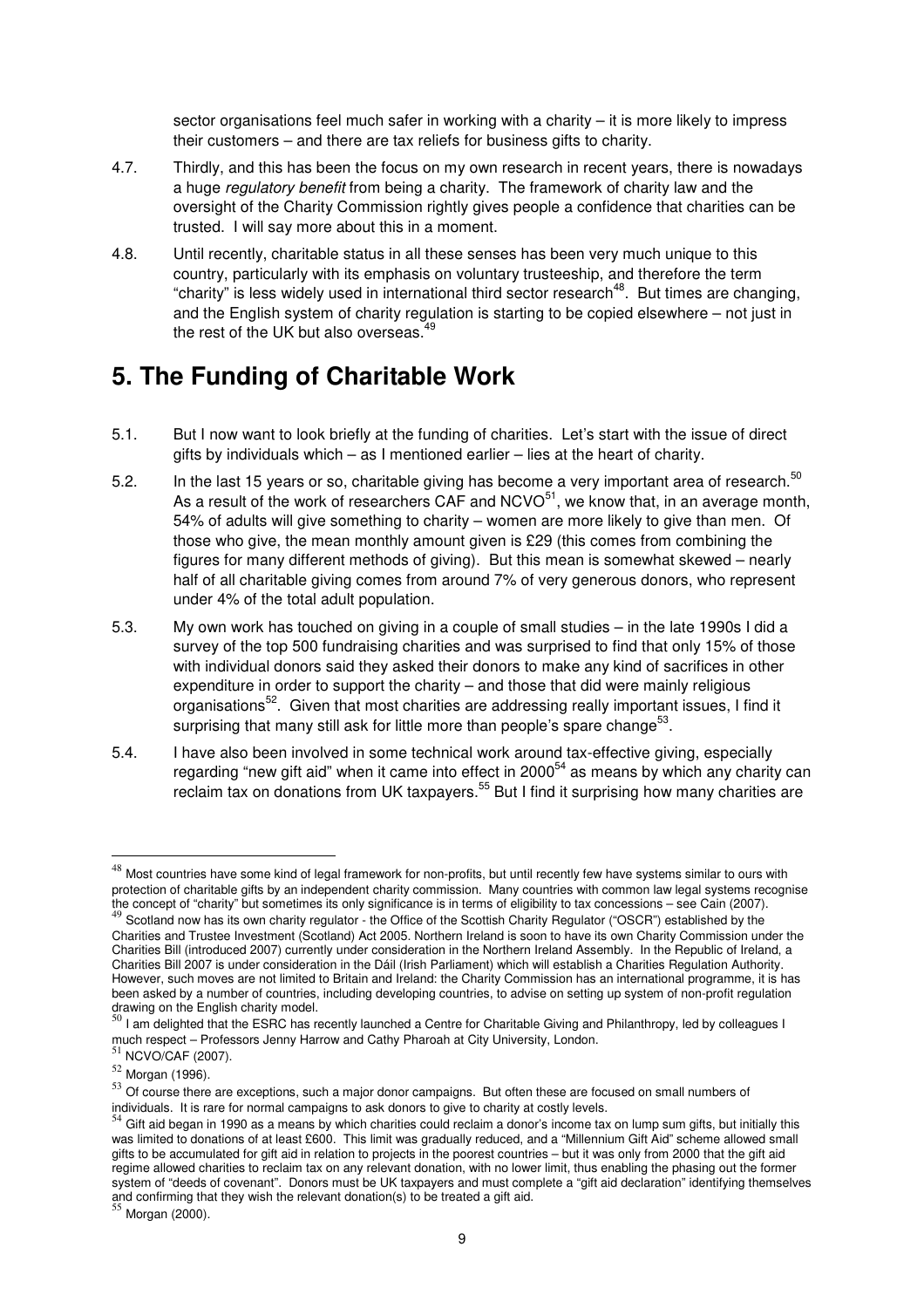still reluctant to ask for direct gifts from individuals<sup>56</sup>. However, I was expecting to have to use this lecture to comment on a reduction in the value of gift aid from next week as a result of the reduction in the basic rate of income tax. So I was very encouraged that in last month's Budget<sup>57</sup>, the Chancellor agreed a transitional relief which, for three years, will continue to give gift aid tax refunds based on 22%, even though the basic rate of tax will have gone down to 20%. This is a very positive sign of recognition from the Government for the work of *charities as a whole –* rather than just those who have a direct role in delivering Government policies – another positive recognition for the *spirit of charity* at this time.

- 5.5. But individual giving is only one source of charity income there are many others sources. It has long been the case that charities can charge fees in appropriate circumstances – for example an almshouse charity can charge rents to residents, and (long before state schools) there were charitable schools charging fees for education. But the level of such fees, and who can afford them is now central to the debate on whether or not such organisations meet the public benefit test<sup>58</sup>. Charities are increasingly providing services on behalf of local authorities or the NHS, and some are thus receiving considerable levels of contract income – in fact the charitable income from public sector sources is now almost the same as the income from individuals<sup>59</sup>. Then there are many charities  $-$  particularly grant-making foundations, whose income comes almost entirely from investments. For some charities, fundraising events bring in substantal income. A few charities are supported mainly by income from businesses. Nowadays on our MSc in Charity Resource Management, the fundraising modules explore many different forms of income generation for charities.
- 5.6. So today, a charitable appeal can take many forms:
	- mailings and inserts seeking individual gifts
	- bids for public sector funding
	- the sale of goods through charity shops
	- even academic bids for research funds!
- 5.7. So, with all this diversity, it may be helpful to try to give a picture of the funding of an "average" charity – in the way that TV programmes love to do for things like an average bottle of wine. So – based on the figures for registered charities – I can tell you that an "average" charity<sup>60</sup> in 2007 would have an income of £263,000. And if this average charity has a totally average split of income from difference sources $61$  it would look something like this.

<sup>&</sup>lt;sup>56</sup> The Institute of Fundraising runs a major government-supported tax-effective giving project to promote the use of gift aid, and the Treasury is keen to do more to help smaller chariies make use of gift aid (HM Treasury 2008).

<sup>57</sup> Darling, Alistair *Budget Statement* (House of Common 12 March 2008).

<sup>58</sup> Draft guidance has been published by the Charity Commission on this issue, in the context of the Charities Act 2006 (Charity Commission 2008b).

 $59$  Reichardt et al (2008).

<sup>60</sup> This is based on the *mean* across all registered charities in England & Wales, using Charity Commission (2008a) figures.

The *median* income would be under £10,000 due to the large number of very small charites on the register.

 $61$  Based on income data as reported by NCVO (Reichardt et al 2008).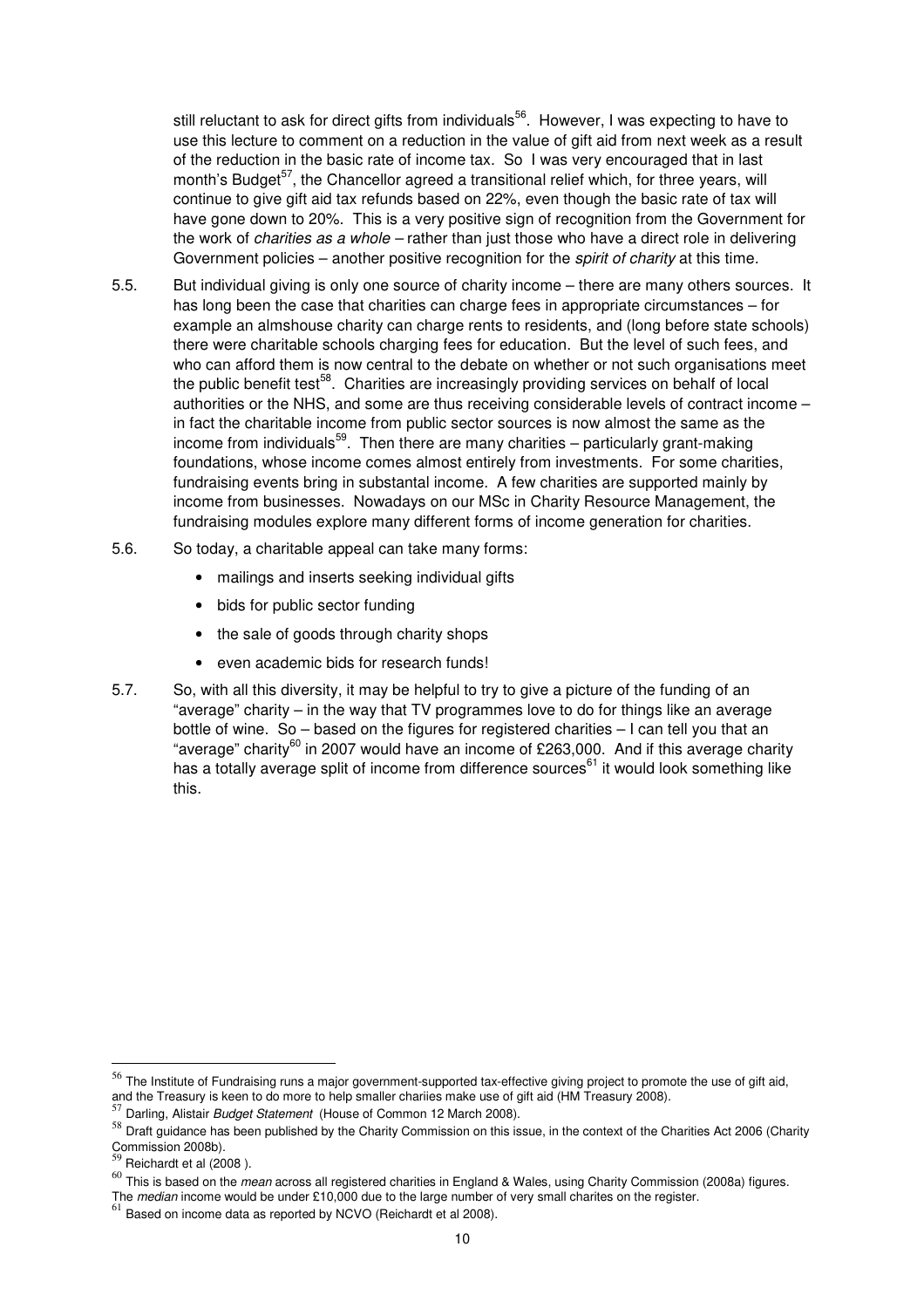| Total                       | £263,000 | 100% | 11%<br>8% |
|-----------------------------|----------|------|-----------|
| <b>Investment Income</b>    | £22,000  | 8%   | 4%        |
| <b>Other Charities</b>      | £29,000  | 11%  |           |
| <b>Private Sector</b>       | £12,000  | 4%   | 36%       |
| Lottery Distributors)       | £94,000  | 36%  |           |
| <b>Public Sector (incl</b>  |          |      |           |
| <b>Trading Subsidiaries</b> | £9,000   | 3%   |           |
| <b>Individual Fees</b>      | £47,000  | 18%  | 18%       |
| Legacies                    | £15,000  | 6%   | 6%        |
| <b>Individual Donors</b>    | £35,000  | 13%  | 13%       |

5.8. However, these figures are growing substantially from year to year, as more and more work is being done by charities: moreover, charities here in the Yorkshire and Humber region are now growing faster than any other UK region<sup>62</sup>. To me, the fact that charities are receiving substantial support from such a wide range of sources, and that much of this support is growing faster than inflation is another very positive sign for the *spirit of charity* today.

#### **6. Critique of Charities**

- 6.1. Now I accept that so far almost everything I have said about "charity" and "charities" has been positive. But I am certainly not suggesting charities should be immune from criticism. Research needs to include a proper debate on the effectiveness of charities and their contribution to society.
- 6.2. There has certainly been much critique of the concept of charity as a means of redressing wrongs in society – in particular, the Victorian notion of "charity" was often extremely patronising, with attempts to distinguish between the deserving and undeserving poor in deciding whom should receive charitable support. The founders of the welfare state successfully argued that those who are disadvantaged – for whatever reason – should receive support as a *matter of right:* not simply as an act of charity, at the discretion of individual philanthropist. In fact, at one time there was a belief that the need for charity would die out once the state was properly able to meet the needs of all its citizens.
- 6.3. Now I stress that the social construction of charity is well outside my specialisation, but I am happy to accept the criticism of "charity" in that patronising sense. In fact, many charities nowadays will refuse to accept funding which requires them to distinguish between beneficiaries on criteria which they feel are unjust. However, there are clearly many areas of activity, ranging from the preservation of historic railways to the advancement of religious belief, which the state may recognise as sufficiently worthwhile to justify according charitable status, but which the state would never wish to fund directly. So, whilst I accept that the place of charity in modern society is a really important debate, I have yet to hear anyone argue that there are *no organisations at all* which deserve charitable status.
- 6.4. The other big criticism is where things go wrong with individual charities. Because of the nature of charity, and the esteem which society accords to charitable organisations, we are shocked more than we would be in other sectors when we hear of a charity treasurer who stole money from the organisation he had offered to serve, or a fundraiser who has diverted

 $62$  Reichardt et al (2008, p25).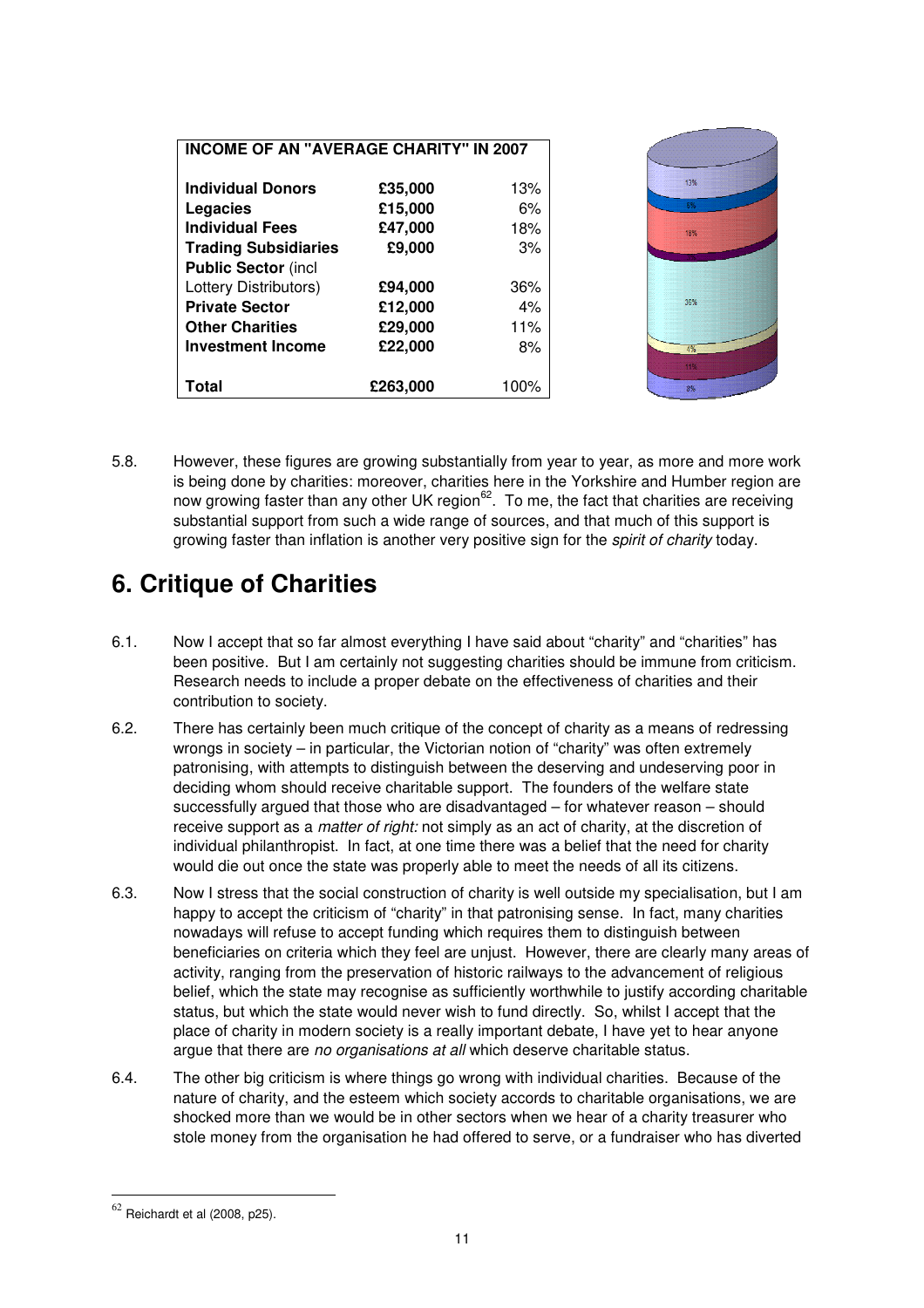gifts meant for her charity to her own personal benefit, or simply when we hear of charity trustees who run their organisations inefficiently.

6.5. The good news is that such scandals are – mercifully – very rare in the charity sector. But the key to ensuring that charities can be trusted with funds and trusted to put their beneficiaries first is, I believe, effective regulation. The regulation of charities – especially on accounting issues – is where the majority of my own work has been focussed in recent years, and that is the final area I want to speak about tonight.

#### **7. The Regulation of Charities**

- 7.1. Charity Commissioners have existed in various forms since the 1601 Act, and they first became a permanent body in 1853<sup>63</sup>. But since 1960 when the registration of charities began $^{64}$ , and especially since 1992 $^{65}$  when the current accounting framework began, a quite sophisticated system of charity regulation has emerged.
- 7.2. Particularly for registered charities, the process of achieving registration in the first place, and then producing accounts in certain formats and making returns is actually, I believe, very helpful. Anyone can now go to the Charity Commission web site, look up any registered charity to check its objects and whether or not it is up to date with its returns, and for charities over £25,000 income you can directly print off their latest Annual Report and Accounts. Moreover, when the Charity Commission receives evidence of charitable funds being abused, it now has huge powers of intervention – which is another immense difference between charitable and non-charitable organisations.
- 7.3. I realise that some charities find this to be a regulatory *burden* rather than a benefit, but overall I believe the regulatory framework is one of the major benefits of charitable status. It requires trustees of charities to think and plan their work with a focus on their beneficiaries, and accountability for funds received, in a way which does not generally apply to noncharitable organisations in the third sector.
- 7.4. All charities, whatever their size<sup>66</sup>, are required to produce Annual Accounts and, in most cases, an Annual Report – and these are *public documents.* Charitable status has many privileges, but it also brings responsibilities, including this requirement to publish an account of how funds have been used in the last year, and what the charity has done to advance its objects – including, from next year, a clear statement on what it has done for public benefit.
- 7.5. Fortunately, however, when the framework for charity accounting was being considered<sup>67</sup> prior to the Charities Act 1993, it was accepted that the law could not require a local playgroup run entirely by volunteers to produce the same sort of accounts as a national charity like Oxfam, so various thresholds were set based on the charity's income. The thresholds have been amended a couple of times: the key requirements are now as follows.

 $63$  Under the Charitable Trusts Act 1853 (Luxton 2001 p9).

<sup>64</sup> Charities Act 1960.

 $65$  Most of the regulatory requirements of the Charities Act 1992, including the charity accounting regime, were consolidated into the Charities Act 1993. The accounting requirements came into effect for years beginning 1 March 1996 onwards. The 1993 Act remains the central framework on charity reporting and accounting, though it has been amended several times, including by the Charities Act 2006.

<sup>66</sup> This requirement even extends to excepted charities (not registered with the Charity Commission), although compliance

amongst excepted charities is variable (Morgan 1999).<br><sup>67</sup> In the Woodfield Commission (Woodfield 1987) and subseqent Government proposals (Home Secretary 1989).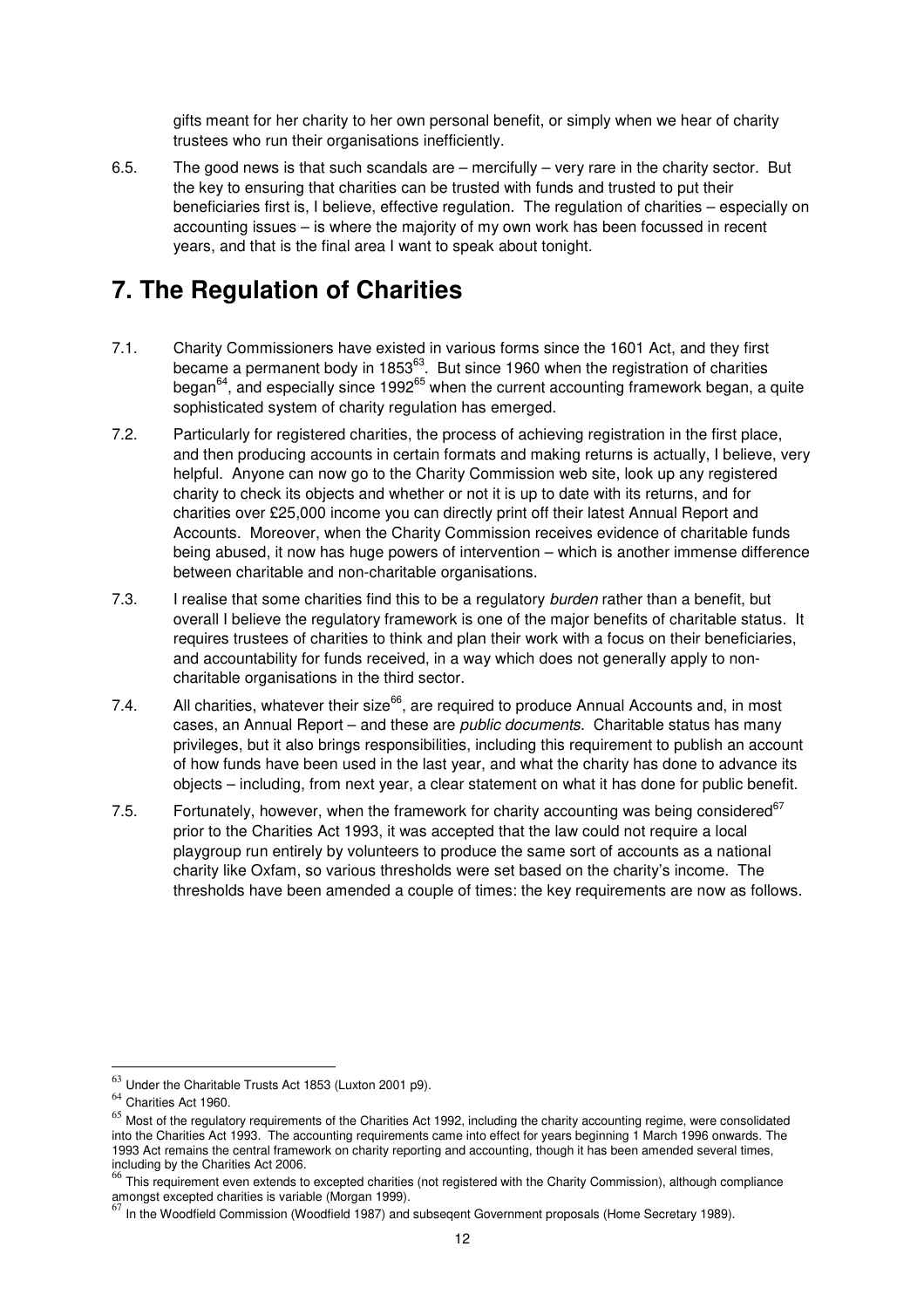| Income of Charity <sup>68</sup> | Minimum Accounting Requirements <sup>69</sup>                                                                                                                                                                              |  |
|---------------------------------|----------------------------------------------------------------------------------------------------------------------------------------------------------------------------------------------------------------------------|--|
| $>$ £0                          | <b>Must publish annual accounts</b> (but they can be on a receipts and<br>payments $-$ R&P $-$ basis)                                                                                                                      |  |
| $>$ £5,000                      | Must apply to become a registered charity (unless<br>$excepted/exempted70$ )                                                                                                                                               |  |
| $>$ £10,000                     | Accounts must be independently scrutinised (by a lay independent<br>examiner)                                                                                                                                              |  |
| $>$ £100,000                    | R&P accounts no longer permitted – accounts must be on accruals<br>basis, and presentation must comply with the Statement of<br>Recommended Practice on Accounting and Reporting by Charities<br>(Charities SORP $^{71}$ ) |  |
| $>$ £250,000                    | Accounts must be independently examined by a professionally-<br>qualified independent examiner                                                                                                                             |  |
| $>$ £500,000                    | <b>Accounts must be audited</b> (by a firm of registered auditors)                                                                                                                                                         |  |

- 7.6. When this regime first started to take effect, in 1996, there were howls of protest from some parts of the voluntary sector, with many claiming that charity treasurers would never be able to cope. But my own research<sup>72</sup> has found that whilst the new regime certainly created new demands, it has for the most part been beneficial. In many cases, charity trustees were forced to think properly about the different funds of a charity, about the accountability to funders and donors, about proportions of expenditure spend on different functions, and about the charity's long term commitments and need for reserves. Subsequently it has led to charities becoming much more aware of the true costs of different parts of their work $^{73}$ . In my view, this regime has thus led to a real improvement in the effectiveness of smaller charities in particular. Their willingness to take this on is, I believe, a further positive demonstration of the *spirit of charity*.
- 7.7. The Charity Commission and Office of the Third Sector have recently undertake a consultation about raising the various financial thresholds in this table<sup>74</sup>, but my own submission has argued that, for the most part, the thresholds are working well. In fact, I have argued, based on research with users of charity accounts, that relaxing the rules could well have a detrimental effect on smaller charities seeking funding<sup>75</sup>.
- 7.8. However, the aspect of the regime which I feel is most significant for the *spirit of charity*, is the scheme for *independent examination* of charity accounts – and much of my own work over the last decade – both in research and in professional practice – has been concerned with this<sup>76</sup>. Before 1992 there was no general law requiring charities to have their accounts audited – it was entirely at the discretion of the charity trustees. Given the public expectation of charities, this was quite a serious position, and there had been some scandals. But in remedying this, it was accepted that it would be impossible to burden even the smallest

 $^{68}$  Where a charity has more than £2.8M of assets, in some cases the requirements go further than those indicated by the table.  $69$  The option of receipts and payments accounts does not apply to charities which are formed as companies. For more on these requirements, see Morgan (2008b).

 $^{70}$  Currently this includes most places or worship, armed forces charities and a number of other special categories. However, most categories of excepted charity are being phased out under the Charities Act 2006, and exempt charities will only continue where another body can act as "main regulator" similar to the Charity Commission.<br><sup>71</sup> Charity Commission (2005).

<sup>72</sup> Morgan (1999).

 $^{73}$  Generally referred to in the sector as the principle of "Full Cost Recovery", following work, in particular, by ACEVO (2004).

<sup>74</sup> Charity Commission & Office of the Third Sector (2007).

<sup>75</sup> Morgan (2008a).

 $76$  Morgan (2002, 2003, 2004, 2005a, 2005b, 2005c & 2006) – plus various articles in professional periodicals.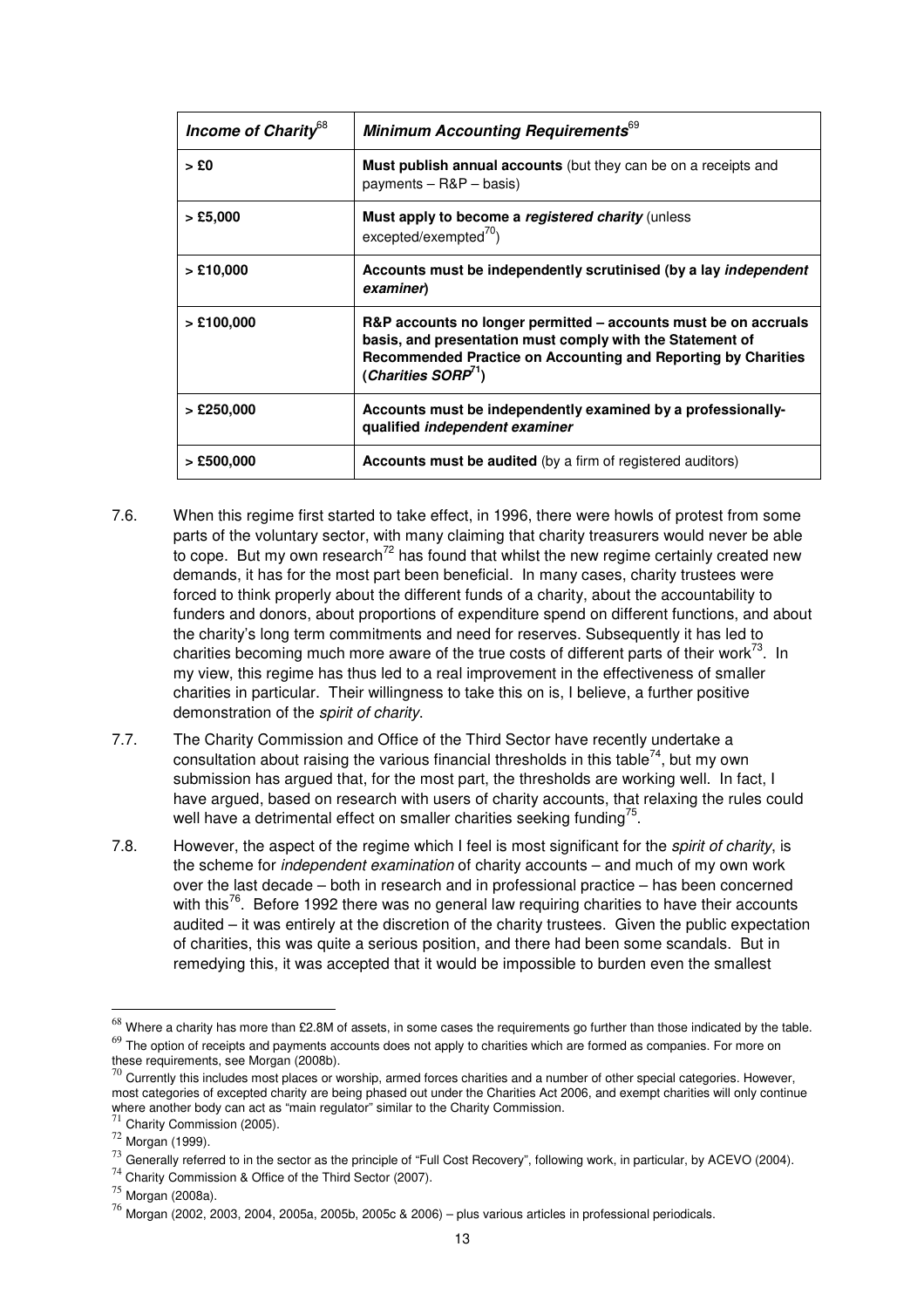charities with a full professional audit – the costs would be prohibitive<sup>77</sup>. On the other hand, informal arrangements whereby the treasurer just got a friend to look over the books were clearly inadequate in most cases. So, in 1996 $^{78}$  a three<sup>79</sup> level regime took effect:

- for charities up to £10,000 income no external scrutiny was needed
- from £10,000 to £250,000 income, the charity must at least have it accounts scrutinised by *independent examiner*
- above £250,000 income a professional audit was needed.
- 7.9. So a new kind of "charity person" was created an *independent examiner* who is defined in law as: *an independent person who is reasonably believed by the charity trustees to have the requisite ability and practical experience to carry out a competent examination of the accounts.*<sup>80</sup>
- 7.10. An independent examiner does not have to be a qualified accountant, but must be someone genuinely independent of the charity who has sufficient understanding of charity accounting (in relation to the size of charity concerned) to make a proper report on the accounts. It could be an experienced treasurer of one charity acting for another charity – so long as they are serious about the responsibilities. Also, a number of independent examiners are people employed in the sector by *community accountancy services* – that is, charities which support other voluntary organisations on finance and accountancy<sup>81</sup>.
- 7.11. But independent examination is quite a thorough system. The duties are laid down in law: in a 12-stage programme of Directions from the Charity Commission<sup>82</sup>, and in Regulations<sup>83</sup> which specify seven separate opinions needed for an independent examiner's report.
- 7.12. When I first saw the independent examination arrangements in the legislation (this was back in 1995, when consultations were taking place on the implementation of the 1993 Act) I thought this was a brilliant concept, but how will it work in practice? In particular, if people outside the ranks of professional accountants were to be encouraged to come forward to act as independent examiners, they would need support and training. Outside the University I ran some one-day courses on the subject, but longer term support was wanted. In particular, it seemed that some sort of professional qualification would be needed – accessible to independent examiners who didn't have accountancy qualifications – so that charities could have some confidence in their skills. I circulated a discussion paper on the idea of an *Association of Charity Independent Examiners* which gained a good deal of support, and ACIE was formally launched in 1999. Nine years later, ACIE has around 600 members, a highly committed secretariat, and operates from offices here in South Yorkshire.<sup>84</sup>
- 7.13. Moreover, when the Charities Bill proposed to increase the threshold for independent examination to £500,000 there was acceptance that a professional qualification was essential for those acting as independent examiners for these larger charities. Following debates in the House of Lords $^{85}$ , which drew on some of my work, Fellowship of ACIE was accepted for this and was written into the  $Act<sup>86</sup>$ . And, from this week, independent

 $77$  For the origins of independent examination, see Woodfield (1987), Home Secretary (1989) and Jones (2002).

 $78$  Charities Act 1993 s43 – as amended by the Deregulation and Contracting Out Act 1994, and by The Charities Act (Substitution of Sums) Order 1995 (SI 1995/2966).<br><sup>79</sup> The £250,000 to £500,000 professionally-qualified independent examination band shown in the table was only created by the

Charities Act 2006 and implemented for accounting years beginning from February 2007 – prior to this, audit was required for all charities over £250,000 income.

<sup>80</sup> Charities Act 1993 s43(3).

 $81$  See Morgan at et (2007) for a study of Community Accountancy Services in England, including their needs for strategic

support and development.<br><sup>82</sup> Charity Commission (2001). This was slightly updated in 2005 in publication CC63a (but without changing the essential Directions) – however updated Directions are expected later in 2008 to reflect changes as a result of the Charities Act 2006 and Companies Act 2006.

<sup>83</sup> The latest requirements are in the Charities (Accounts and Reports) Regulations 2008 (SI 2008/629).

<sup>84</sup> See www.acie.org.uk.

<sup>85</sup> See especially House of Lords Hansard 14 March 2005 col GC451.

 $86$  The provisions are now incorporated into s43(3A) of the Charities Act 1993 (as amended by the Charities Act 2006).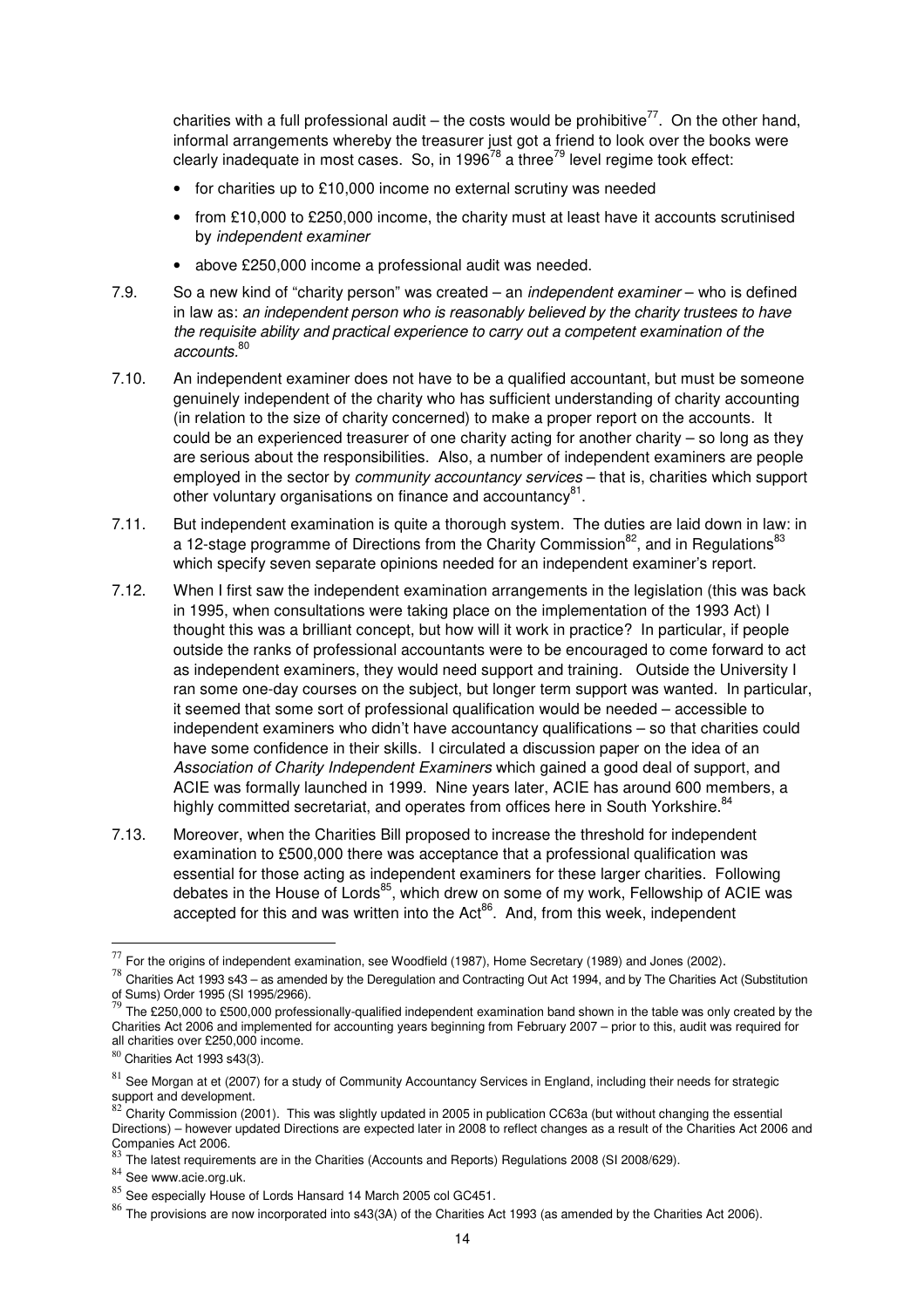examination further extended to include charitable companies – again, research from here helped to provide the evidence.

7.14. The independent examination regime brings together a great deal of what I passionately believe is so important about charities. It allows people who are rooted in the voluntary sector – with experience of other charities – to share in the role of oversight of charity accounts (in fact, the former Chief Charity Commissioner described independent examiners as "invaluable allies" in the Commission's task of improving the transparency and accountability of charities $^{87}$ ). With small charities, the independent examiner often acts on a voluntary basis. Voluntary activity is, of course, at the heart of the voluntary sector – volunteers support the sector in all kinds of ways, especially as charity trustees. But when people voluntarily take on what amounts to a regulatory role, by acting as independent examiners to *other* charities, it is a sign that people care not just about the work of charities *but about the regulatory framework* – a framework which I have argued is fundamental to the nature of charity.

#### **8. Conclusion: Is the Spirit of Charity still relevant today?**

- 8.1. In the course of this lecture, I have tried to make a strong case for the importance of the concept of charity in understanding the third sector. Charitable status is *not* just a matter for lawyers or regulators. Charity accounting is not just a matter for accountants and treasurers: the way charities present accounts, and the way those accounts are scrutinised (often by volunteers) is fundamental to essence of charity. Charitable giving is not just an issue for those who study spending: the extent to which we do or don't give to charity says a great deal about our understanding of society – our willingness to accept the obligation to "love our neighbour" and accept some measure of self-sacrifice in doing so. Public sector support for charities is *not* just a matter of whether charities are best placed to deliver public services: the frameworks of regulation and of tax reliefs (which apply to charities much more than other third sector organisations) are about the state saying charities *as a whole* have a special place in society which needs protection and support.
- 8.2. So I hope I have persuaded you that this is an important area for academic research. And I make a plea to other third sector researchers – whatever discipline you come from – please don't overlook these *fundamental differences* between charitable and non-charitable organisations in the third sector: this distinction must, I believe, be imbedded in all our research.
- 8.3. Provided this is taken on board, I believe the *spirit of charity* is alive and well in the UK in the first decade of the 21st century. We have, just this week, seen the implementation of the biggest upheaval in the nature of charity for over 400 years. Almost all the recent changes in charity law and regulation – not just in the definition of charity, but also the accounting changes, the new standards in fundraising, the new CIO legal form, the bringing of excepted charities into registration with the Commission – all these changes and much else indicate that charities are valued and important. I think we will see a significant net increase in the numbers of charities in the coming years. Provided the Charity Commission is given the necessary resources to support charities through these changes, it is a good time, I believe to be involved with the charity sector, and a good time for researchers to look afresh at the *spirit of charity*.

<sup>87</sup> Stoker, John. Address to the Annual Conference of the Association of Charity Independent Examiners (London 18 May 2004, as quoted in Independent Examiner 6(2), pp1 & 5).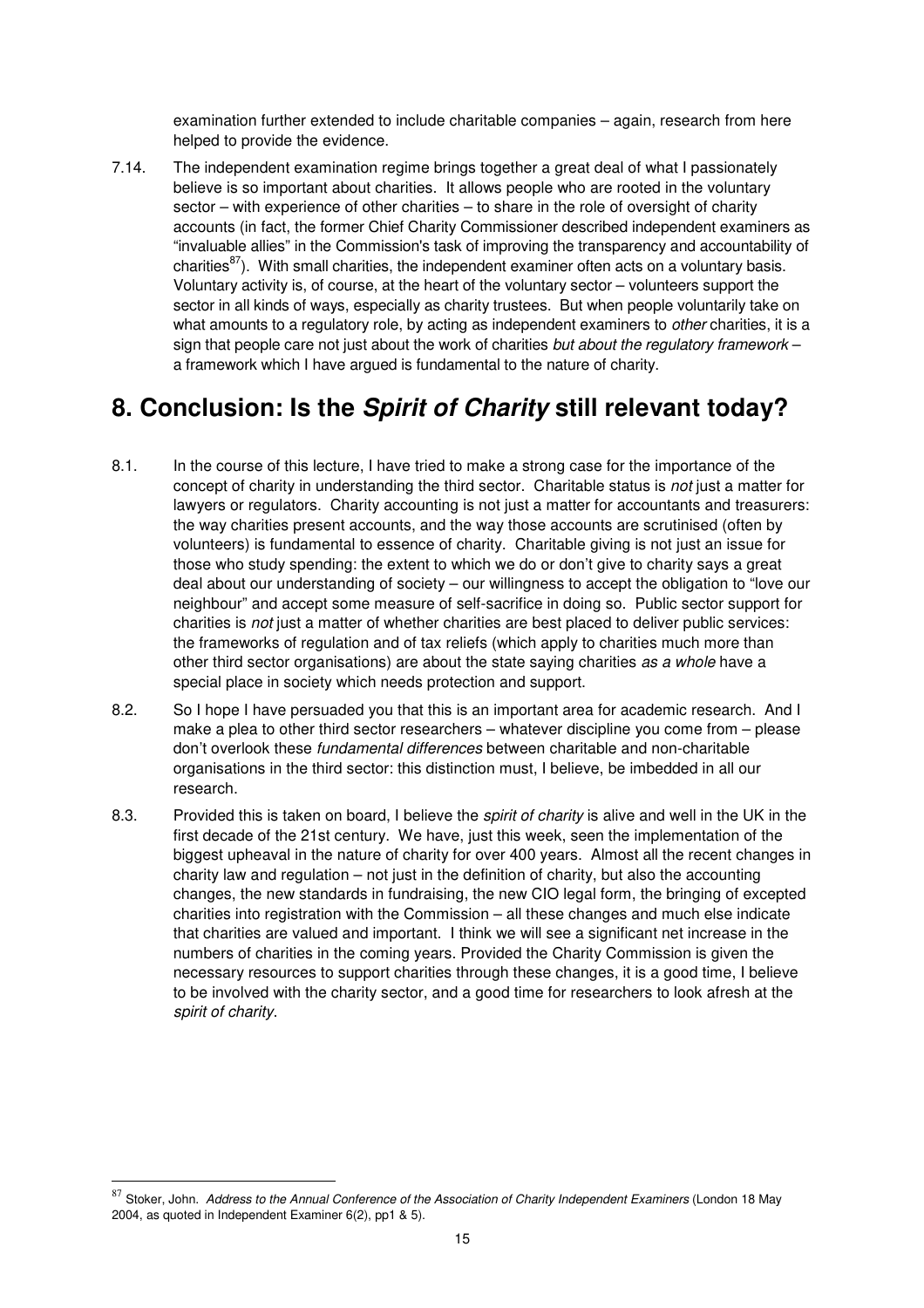#### **References**

*Note: Major sources used in the lecture are listed here (cited by the Harvard system in the footnotes). However, references to legislation, Biblical texts and similar reference materials are fully cited in the footnotes and are not repeated here.* 

ACEVO, 2004. *Full Cost Recovery: A Guide and Toolkit on Cost Allocation* (London: Association of Chief Executives of Voluntary Organisations).

Barton, John & Muddiman, John (eds) (2000). *The Oxford Bible Commentary* (Oxford: OUP).

Bede, The Venerable (731). *Ecclesiastical History of the English People* (English translation by Sherley-Price, Leo, revised edn by Latham, RE. Harmondsworth: Penguin Books 1990).

Buccheit, Steve & Parsons, Linda M (2006). *An Experimental Investigation of Accounting Information's Influence on the Individual Giving Process* (Journal of Accounting and Public Policy 25(6), 666-686).

Cabinet Office (2007). *What is the Third Sector?* (www.cabinetoffice.gov.uk/the\_third\_sector — accessed July 2007).

Cain, Charles A (2007). *When a Charity Gives No Tax Advantages* (Charity Law and Practice Review 9(3) pp77- 83).

Charity Commission (2001). *Independent Examination of Charity Accounts 2001: Directions and Guidance* (Taunton: Charity Commission booklet CC63).

Charity Commission (2005). *Accounting and Reporting by Charities: Statement of Recommended Practice March 2005* (Kingston-upon-Thames: CCH Publications).

Charity Commission (2008a). *Facts and Figures: Income of Registered Main Charities in England & Wales December 2007* (www.charitycommission.gov.uk – February 2008).

Charity Commission (2008b). *Charities and Public Benefit Requirement: The Charity Commission's general guidance on public benefit* (Liverpool: Charity Commission).

Charity Commission (2008c). *Public Benefit and Fee Charging: Draft supplementary guidance for consultation*  (Liverpool: Charity Commission).

Charity Commission & Office of the Third Sector (2007). *Financial Thresholds in the Charities Act: Proposals for Change* (Liverpool: Charity Commission and London: Cabinet Office).

HMRC (2008). *Community Amateur Sports Clubs – List of Registered Clubs as at 3 March 2008*  (www.hmrc.gov.uk/casc/index.htm – accessed March 2008).

HM Treasury (2008). *Consultation on Gift Aid: The Government's Response* (London: HM Treasury).

Home Secretary (1989). *Charities: A Framework for the Future* (Cm 694. London: HMSO).

Islamic Relief (2008). *Defining Zakat* (www.islamicrelief.com - accessed March 2008).

Jones, Ray (2002). *The Role Development of Independent Examination* (Paper presented at the Association of Charity Independent Examiners Annual Conference, London, May 2002. A summarised version appears in Independent Examiner 4(2), p2).

Kendall, Jeremy (2003). *The Voluntary Sector* (London: Routledge).

Luxton, Peter (2001). *The Law of Charities* (Oxford: OUP).

Morgan, Gareth G (1996). *Donor commitment: An Investigation of Fundraising Strategies in Churches and Mainstream Charities* (Journal of Nonprofit and Voluntary Sector Marketing 1(3), pp232-243).

Morgan, Gareth G (1999). *The Changing Face of the Charity Treasurer and Bookkeeper: Assessing the Impact of the Charities Act 1993* (Charity Law & Practice Review, 6(2), pp89-114).

Morgan, Gareth G (2000). *Changes in UK Tax-Effective Giving: Implications for Donor Fundraising Strategies* (International Journal of Nonprofit and Voluntary Sector Marketing 5(1) pp19-31).

Morgan, Gareth G (2002). *Self-Regulation in the Voluntary Sector: An Investigation of Charity Independent Examiners* in Proceedings of the NVCO Researching the Voluntary Sector Conference, University of Nottingham, September 2002.